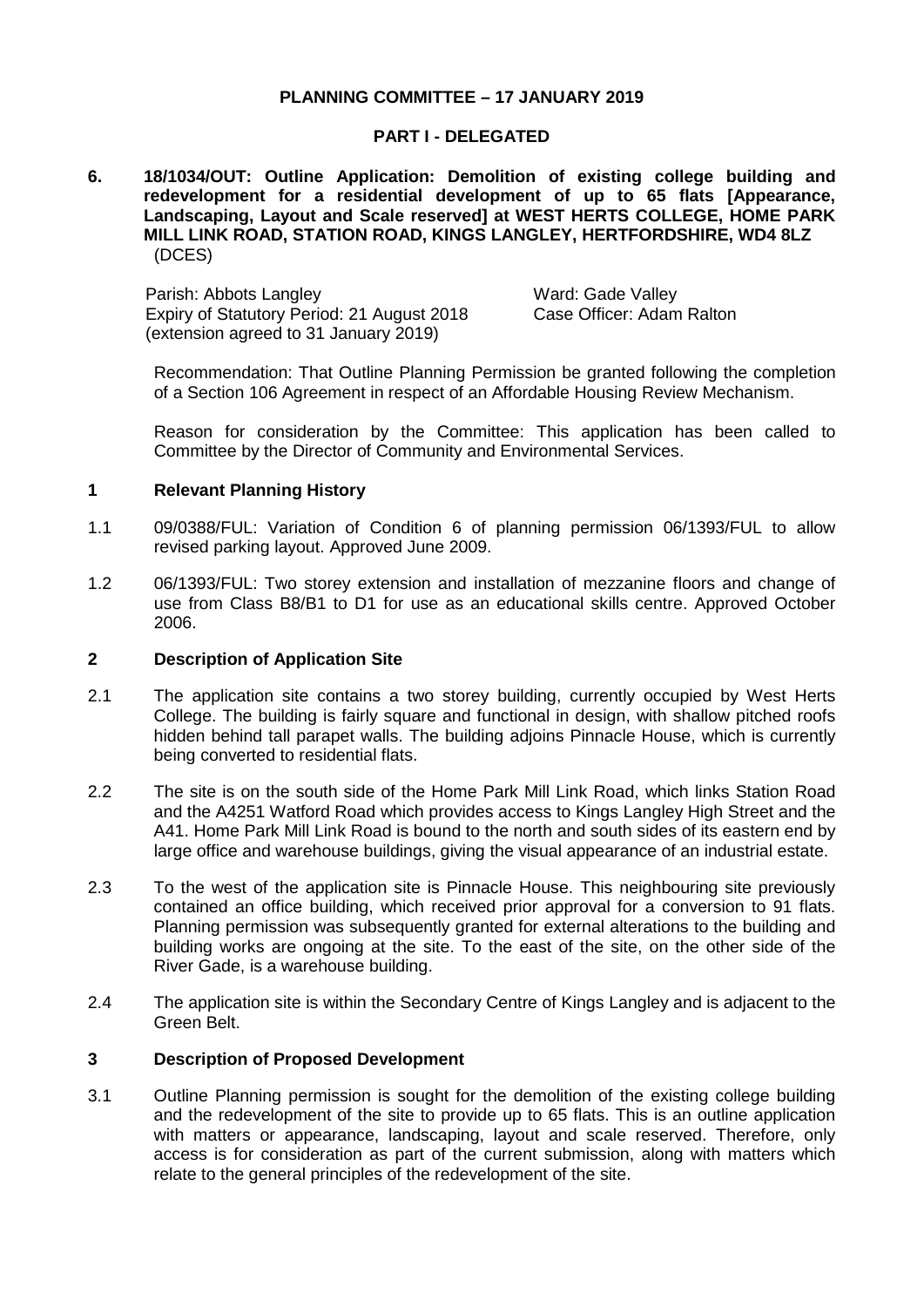- 3.2 The submitted illustrative site layout plan indicates the existing building would be replaced by an L-shaped building, with car parking to the front and side. Access would be taken from the existing vehicular access form Home Park Mill Link Road.
- 3.3 This application has been accompanied by a Design and Access Statement, EIA Screening Request, Phase 1 Geotechnical Desk Study, Flood Risk and Drainage Strategy, Historic Environment Desk Based Assessment, Preliminary Ecological Appraisal and Water Vole and Otter Survey, Statement of Community Involvement, Transport Statement and Affordable Housing Viability Appraisal and these have been considered as part of this assessment.

## **4 Consultation**

## **4.1 Statutory Consultation**

## 4.1.1 Abbots Langley Parish Council: [Concerns]

Members have concerns that, in conjunction with the redevelopment currently in progress on Pinnacle House, this would create an overdevelopment of this area within the Green Belt and cause an unacceptable level of increase in traffic on the local roads at peak times.

## 4.1.2 Kings Langley Parish Council: [Objection]

Kings Langley Parish Council wishes to register its objection to this planning application on the grounds that the proposed provision for parking falls woefully short of what it considers to be appropriate, and, indeed, Three Rivers District Council's policy.

# 4.1.3 Thames Water [No objection]

Thames Water would advise that with regard to waste water network and waste water process infrastructure capacity, we would not have any objection to the above planning application, based on the information provided.

With regard to surface water drainage, Thames Water would advise that if the developer follows the sequential approach to the disposal of surface water we would have no objection. Where the developer proposes to discharge to a public sewer, prior approval from Thames Water Developer Services will be required. Should you require further information **please** refer to our website. https://developers.thameswater.co.uk/Developing-a-large-site/Apply-and-pay-forservices/Wastewater-services.

The proposed development is located within 15m of our underground waste water assets and as such we would like an informative attached to any approval granted.

### 4.1.4 Cadent Gas: [No objection]

The apparatus that has been identified as being in the vicinity of your proposed works is Low or Medium pressure (below 2 bar) gas pipes and associated equipment.

## 4.1.5 Canal and River Trust: [Comment]

This is an initial response. Our substantive response will be provided after further discussions with the applicant and council.

As mentioned in our response to the pre-application consultation, the Trust wish to discuss whether there is an opportunity to seek improvements to the nearby Canal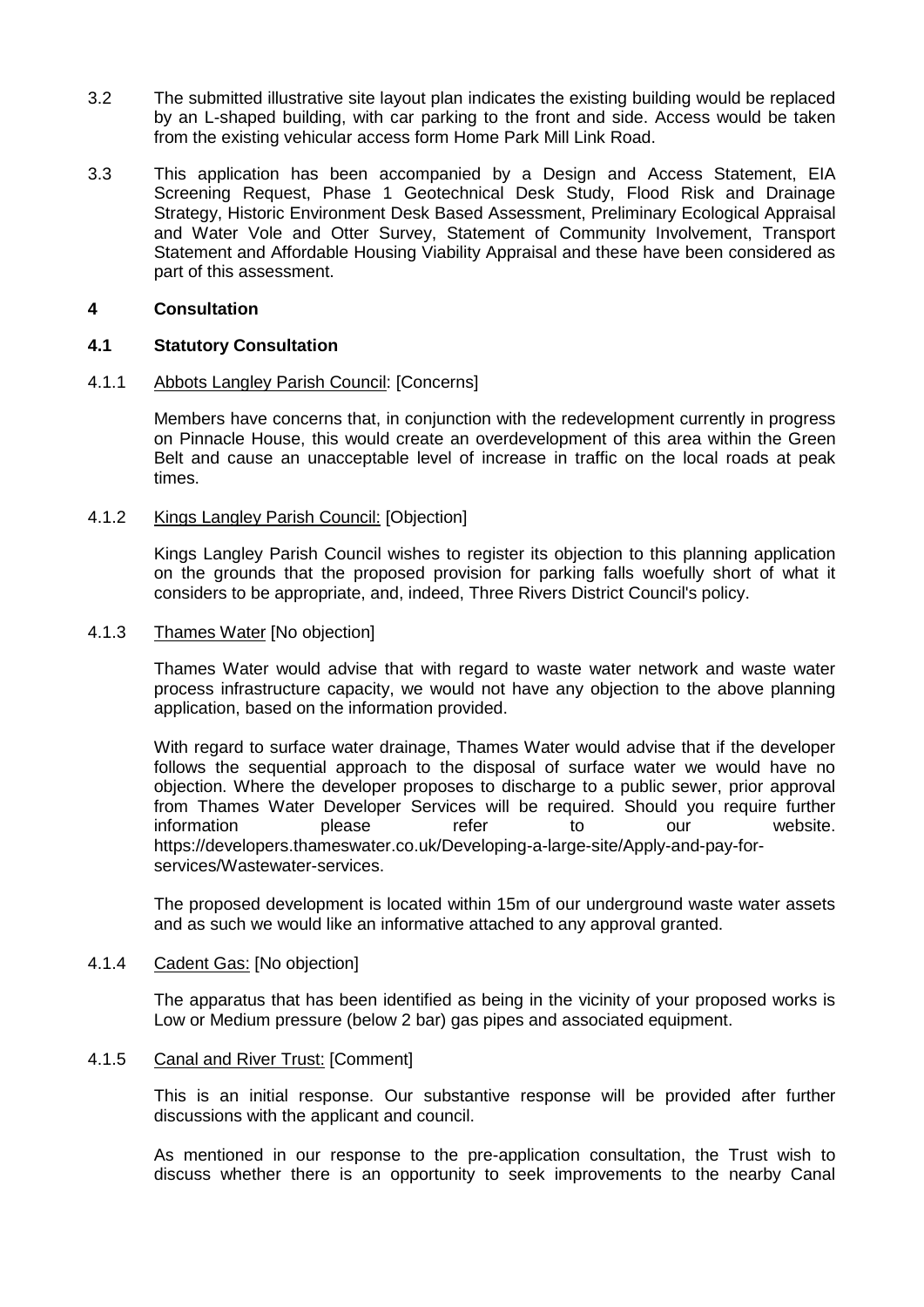towpath. The applicants did not contact the Trust at pre-application stage despite our request that they do so.

The towpath will provide an accessible traffic free sustainable transport route for walking and cycling for future occupiers of the site to many local facilities and the applicant should consider the impact of the proposal on this important Green Infrastructure asset. The Trust feel that the additional usage of the towpath by future residents of the site justifies the improvement of towpath. The possible increased usage of the canal towpath as a sustainable transport route serving the site without suitable mitigation measures will result in in further degradation of the towpath surface. General canal towpath improvements such as widening or resurfacing may be needed to cope with additional usage.

We note that the Transport statement mentions that there is no suitable off- road cycling route in the area. The Canal & River Trust wish to work with Hertfordshire County Council and Three Rivers District Council to continue to secure improvements to sustainable transport routes the area. We note that Policy PSP3, covering Kings Langley identifies that schemes should (I) improve provision of services …improvement of cycling facilities and that several local facilities, including the existing public open space mentioned in the Design and Access statement, is accessible via the canal towpath.

The Canal & River Trust support the aims of the draft Hertfordshire LTP4 which has identified the need for improving sustainable transport routes throughout the county and the Trust has previously received support from Dacorum Borough Council to require s106 contributions for residential development to help provide towpath accessibility improvements and mitigation for additional usage caused by residents. We would welcome the opportunity to discuss whether a similar approach is suitable for this application.

The Trust can provide numerous examples of similar situations where developers have made accessibility improvements as a form of improvements to offset additional usage of the towpath to reach a site, or to link from a site to other facilities as a sustainable, trafficfree green transport route. In this case the towpath acts as a sustainable off road to the Primrose Hill playing fields, the nearest area of public open space.

The Trust feel that a contribution towards the improvement of the towpath is in accordance with chapter 4 of the NPPF and with reference to the approach to developer contributions contained in the Community Infrastructure Levy Regulations 2010 (CIL), we consider that a case can be made that a contribution is both necessary and directly related to the proposed development.

As mentioned above, we would welcome the opportunity to meet to discuss this issue further with the applicants and Council and will provide a further substantive response after that meeting.

Officer Note: Following receipt of the comments above, the Canal and River Trust were contacted by the LPA. The comments set out in detail below at 7.7.5 were explained. The CRT subsequently acknowledged receipt and did not offer any further comments.

### 4.1.6 Hertfordshire County Council – Highway Authority: [No objection]

Decision: Notice is given under article 18 of the Town and Country Planning (Development Management Procedure) (England) Order 2015 that the Hertfordshire County Council as Highway Authority does not wish to restrict the grant of permission subject to the following conditions:

Conditions: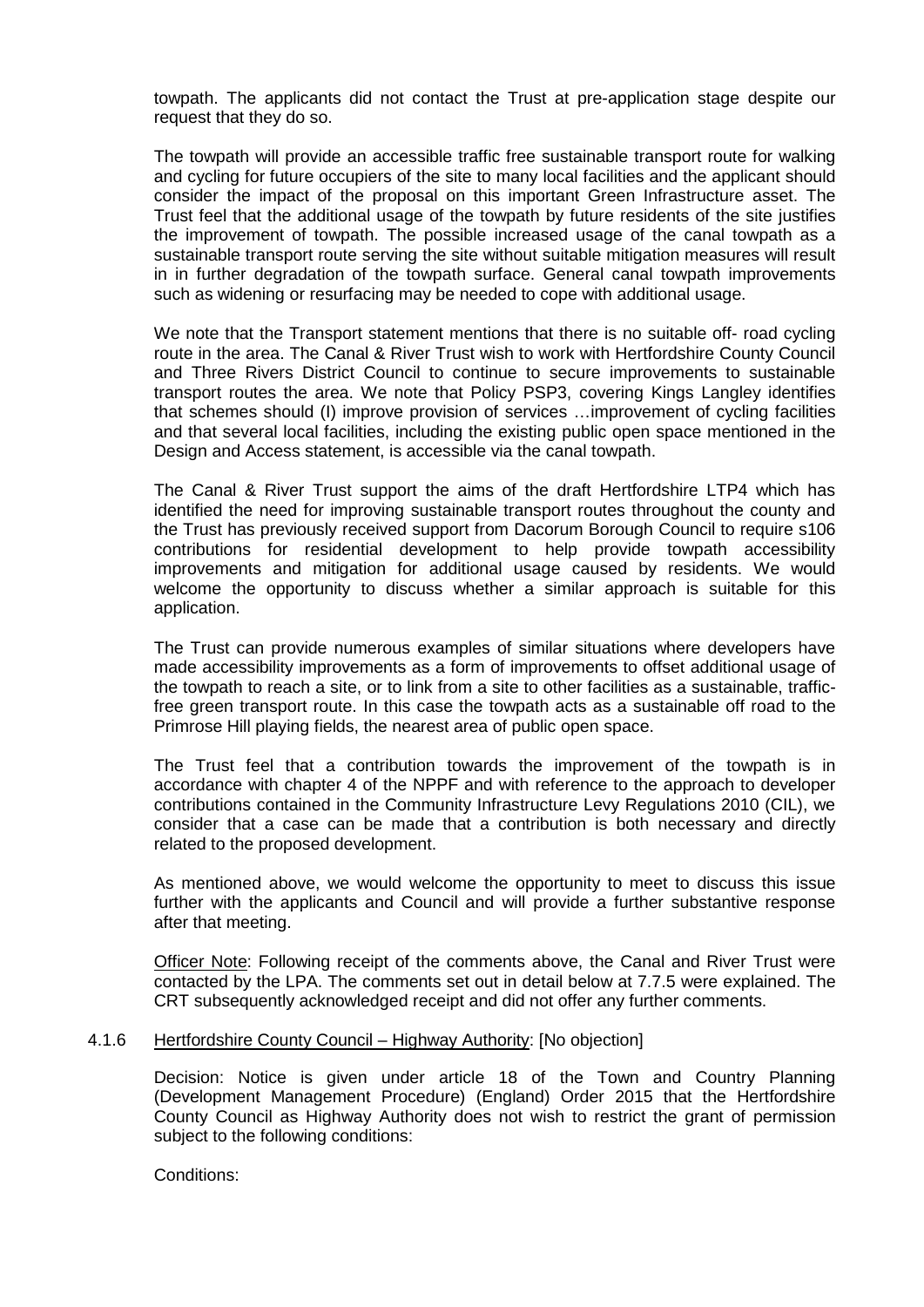Condition (construction management). The development shall not begin until full details of all proposed vehicle access, parking arrangements and mud / dust control facilities proposed during the construction period have been submitted to and approved in writing by the Local Planning Authority. These details should be submitted in the form of a Construction Management Plan.

Reason;- To minimise danger, obstruction and inconvenience to users of the highway in accordance with Policies CP1 and CP10 of the Core Strategy (adopted October 2011) and Policy DM13 and Appendix 5 of the Development Management Policies LDD (adopted July 2013).

Condition (site access design). The development shall not begin until details of the proposed turning manoeuvres (from both directions) for delivery and servicing vehicles (incorporating the proposed entrance gates for the site) is submitted to and approved in writing by the Local Planning Authority. The details submitted shall include a proposed construction programme confirming the delivery of the various proposed access arrangements.

Reason;- In order to minimise danger, obstruction and inconvenience to users of the highway in accordance with Policies CP1 and CP10 of the Core Strategy (adopted October 2011) and Policy DM13 and Appendix 5 of the Development Management Policies LDD (adopted July 2013).

Condition (car park management plan). Prior to the first occupation of the development hereby permitted, a car parking management plan document shall be submitted to and approved in writing by the Local Planning Authority. The document is to include details of the allocation of vehicle parking spaces within the development; management and allocation of disabled parking spaces; and long term management responsibilities and maintenance schedules for all visitor parking spaces and vehicle manoeuvring areas.

Reason;- In order to minimise danger, obstruction and inconvenience to users of the development and the adjacent highway in accordance with Policies CP1 and CP10 of the Core Strategy (adopted October 2011) and Policy DM13 and Appendix 5 of the Development Management Policies LDD (adopted July 2013).

### Advisory Note:

AN1) The applicant should be advised that this development would attract a first strand sustainable transport planning obligation contribution of £130,000 (towards the delivery of improved pedestrian and cycle access between the site and Kings Langley) derived in accordance with the document 'Planning Obligations Guidance - Toolkit for Hertfordshire (Hertfordshire County Council's requirements)' which can be downloaded at http://www.hertfordshire.gov.uk/yourcouncil/hcc/resandperf/hertsprop/planningobs/.

### Highway comments:

This application requests outline permission for the demolition of the existing college building and its replacement with a residential building containing 65 new dwellings and associated car parking. The details submitted with the application include a Transport Statement document (incorporating a Travel Plan Statement) giving information on the following:

### Highway Access.

The site is accessed from Home Park Mill Link Road which is classified as a Local Access Road within Hertfordshire's road hierarchy at the site location. This road provides a link between A4251 Watford Road to the west and Station Road to the east. The proposal assumes the retention of the existing highway access arrangement which delivers an acceptable standard of visibility for the driver of a vehicle emerging from the site. However the Highway Authority will require that the existing access gates are removed or repositioned to ensure that vehicle manoeuvres to and from the site can take place without obstructing the passage of traffic on the adjacent highway.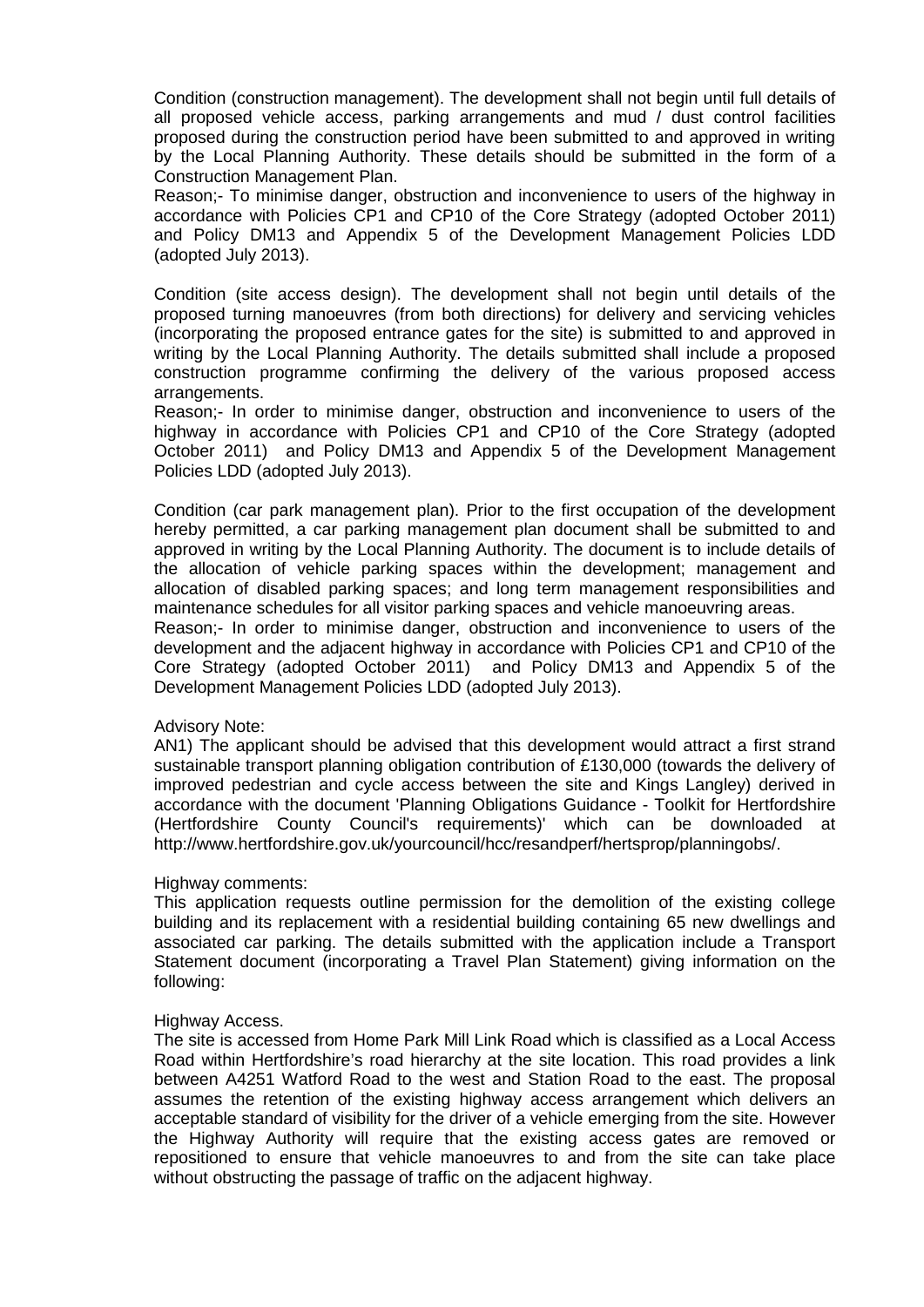The existing access is relatively wide and encourages faster turning movements from the highway.

There is no information provided in respect of the manoeuvring of delivery and servicing vehicles in relation to the proposed position of the entrance gates. The proposed layout also identifies areas for the storage of refuse bins but these will be positioned some distance from the highway. The Local Planning Authority is asked to confirm that the positions shown are suitable for collection purposes.

### Car and Cycle Parking:

On-site parking for 72 cars and 33 cycles is proposed. The Local Planning Authority is asked to give consideration to this provision as part of its assessment of the planning application. On-street parking on Home Park Mill Link Road is prohibited (at any time). There are further on-street parking restrictions on Watford Road (to the west) and Station Road (to the east). Any car parking demand associated with the development that is not accommodated on site is therefore unlikely to migrate to the adjacent highway links. The physical constraints of the site are not expected to accommodate any significant increase in the proposed car parking capacity. The development will therefore need to promote strong sustainable travel options to offset the demand for travel by private car. It is also suggested that the level of proposed cycle parking is increased to reflect the promotion of sustainable travel options identified below.

#### Sustainable Travel Modes.

The National Planning Policy Framework requires that decisions on development proposals of this nature should consider whether opportunities for sustainable transport modes have been taken up and also that safe and suitable access to the site can be achieved for all people. The site is well located in relation to the Kings Langley train station providing access to and from London. The development is therefore likely to be attractive to commuters who would not require access to a car during working periods.

Bus stops are available on both Station Road and Watford Road within a reasonable walking distance of the development and travel by bus is another option for potential trips from the development.

Pedestrian routes between the development and the station / bus stops are accommodated by footways on Home Park Mill Link Road, Station Road and Watford Road. Central pedestrian refuge islands are also provided on this road and a traffic signal controlled crossing is located on Station Road (on the route between the site and the train station).

The site is positioned close to the Grand Union Canal and a towpath route is available to the north and south of the site. Pedestrian access is therefore available into Kings Langley to the north (via Water Lane) and Hunton Bridge to the south. The current status of the full length of the towpath restricts its use to pedestrian journeys (generally recreational). However improvements to the route have been undertaken to the north of Water Lane to facilitate use of the route by both pedestrians and cyclists. There are also proposals to upgrade the section of the route between Water Lane and Home Park Mill Link Road to a similar shared use facility. The delivery of this improvement will promote sustainable access between the site and the facilities available within Kings Langley. The delivery of this towpath improvement is seen as a key element towards sustainable travel options for future users of the development. The Highway Authority therefore considers that the redevelopment of the site should provide a financial contribution sufficient to ensure that this improvement can be delivered in a timescale commensurate with the travel demands of the development. It suggests that a contribution of £2000 per residential unit should be provided via a Section 106 Agreement with the Highway Authority.

Travel Plan Statement.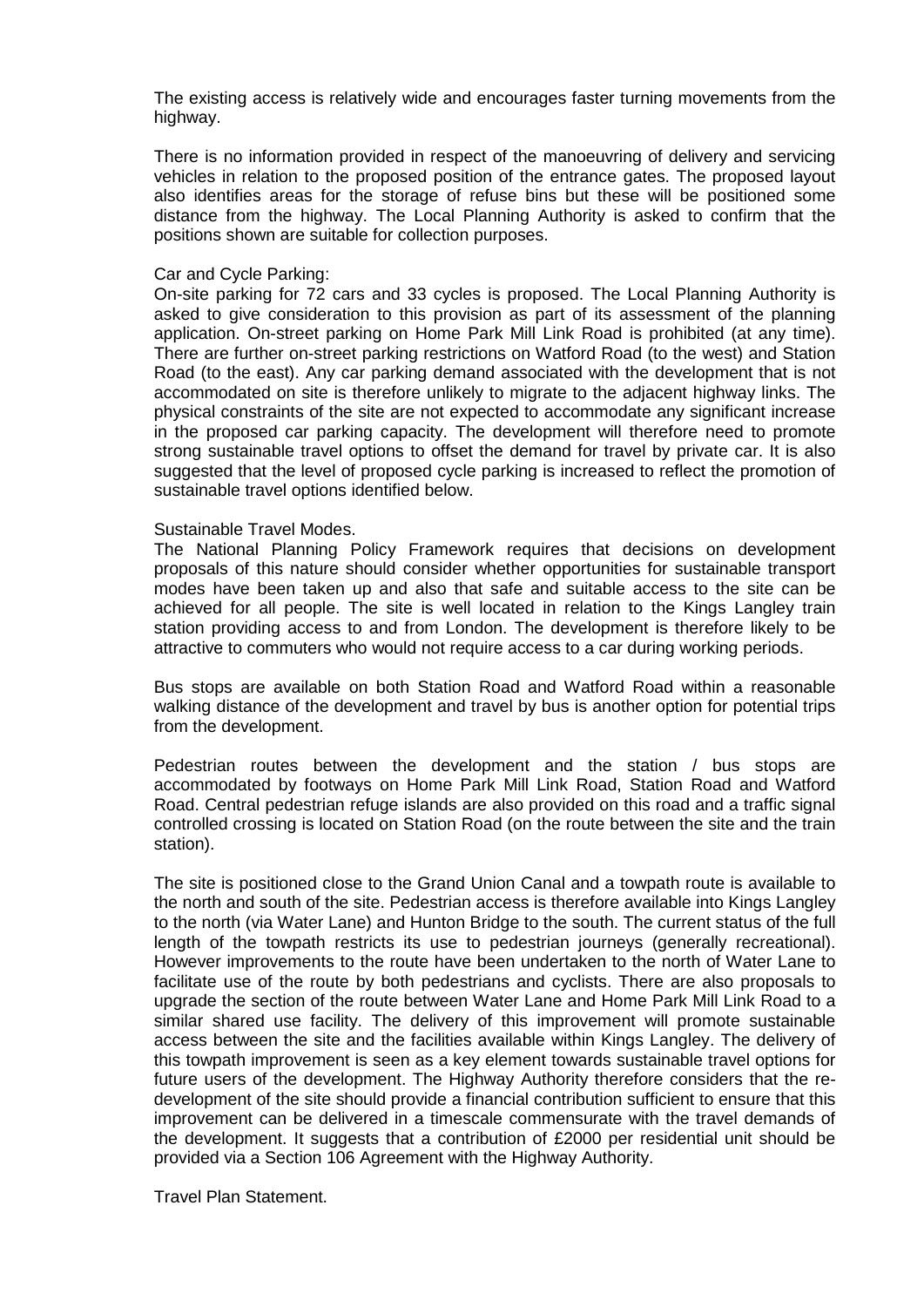The proposed residential development on the site should generate an ongoing review of the travel planning implications for the site. The nature of development under consideration will require that the Travel Plan Statement is updated and refined to reflect the low level of on-site car parking provision. It is suggested that the cycle parking facilities within the site should be increased and that all residents should be encouraged to walk and cycle between the site and the facilities in Kings Langley. The development should also give consideration to the operation of a car club within the site as part of its Travel Planning initiatives.

### Highway Consultation Summary.

The site is considered to be reasonably well located in terms of reducing the need for travel by private car. The promotion of travel by sustainable modes is an important consideration for this proposal and there are facilities local to the site to encourage travel by these modes. The Highway Authority requests confirmation of vehicle manoeuvres on the site access (and approval of them) prior to commencement of the development. The Highway Authority will also require that formal consideration is given to all construction activities to ensure that any inconvenience to users of the site and the adjacent highway is kept to a minimum. The Highway Authority therefore does not raise any objection to the application subject to confirmation of the suggested planning conditions and advisory note identified above.

## 4.1.7 Environment Agency: [No objection]

The proposed development will be acceptable subject to conditions. We ask to be consulted on the details submitted for approval to your Authority to discharge these conditions and on any subsequent amendments/alterations.

### 4.1.8 Herts Ecology: [Further information required]

I am not aware of any notable ecological interest at the proposed development site, an opinion supported by the Preliminary Ecological Appraisal (The Ecology Consultancy, April 2018). The appraisal also confirmed the presence of more common and widespread ecological features including some afforded protection in policy and law. However, it also suggested that adverse effects on these features can be avoided, although this is dependent on the implementation of a range of mitigation measures.

I have no reason to disagree with these conclusions but note that there is no evidence to show that these measures have been incorporated into the development.

To address this, and to enable the LPA to meet the expectations of the NPPF to secure biodiversity gain from developments, I recommend the following Condition (or similar) is attached to any consent:

"No development shall take place (including demolition, ground works, site clearance etc.) until a landscaping and mitigation plan that adopts the measures described in Section 4 of the Preliminary Ecological Appraisal (TEC, 2018) has been submitted to and approved in writing by the local planning authority. This shall include, but not be limited to, the:

a) Purpose and biodiversity objectives for the proposed works;

b) Detailed design(s) and/or working methods necessary to achieve these objectives (including, the provenance of native trees etc.);

c) Extent and location of proposed works shown on appropriate scale plans;

d) Timetable for implementation;

e) Persons responsible for implementing the works;

f) Details of initial aftercare and long-term maintenance;

These works shall be carried out strictly in accordance with the approved details and all features shall be retained in that manner thereafter.

Reason: To avoid adverse effects on biodiversity and provide biodiversity gain."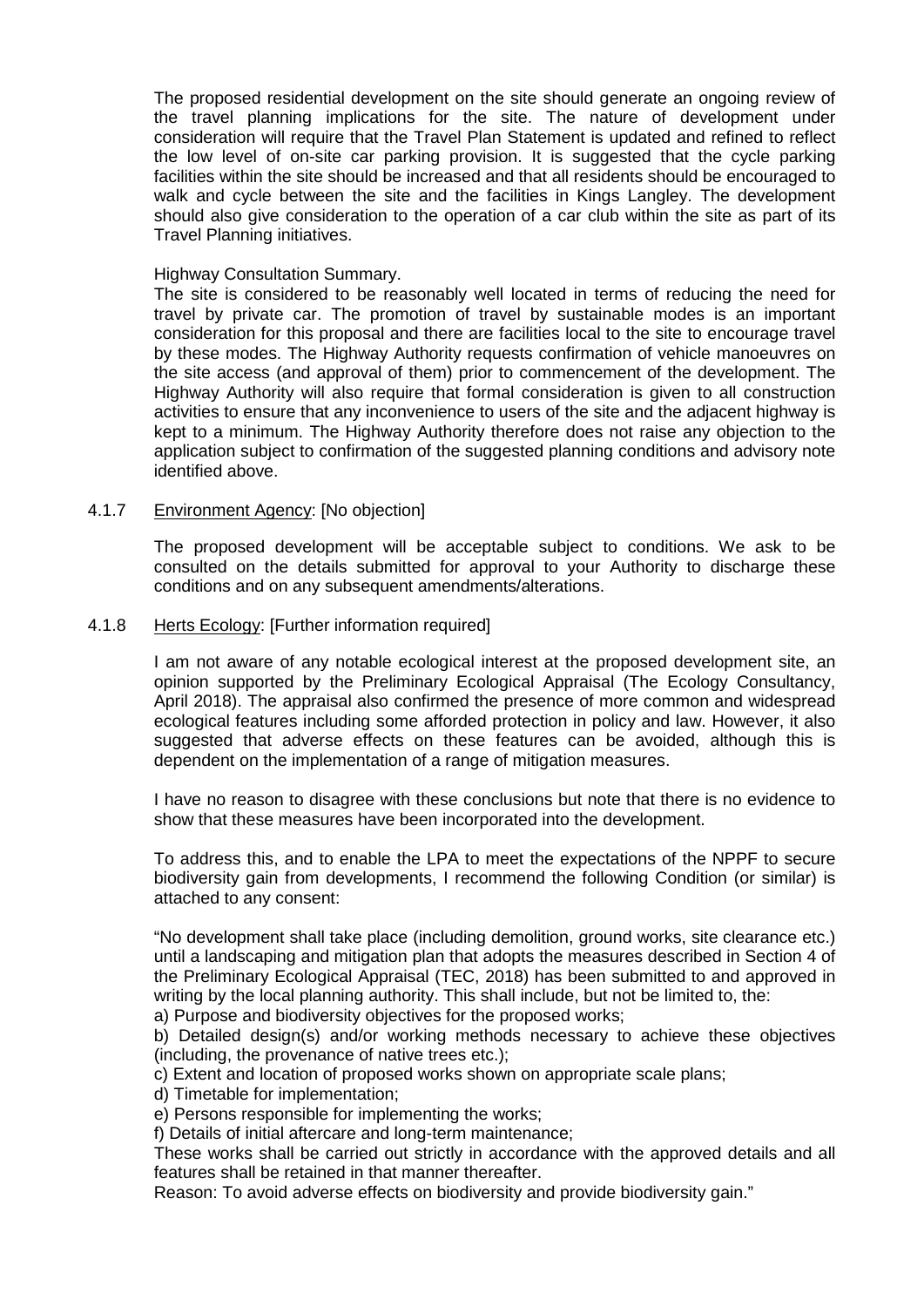However, the appraisal also recommended that further surveys were carried out to determine the status of abundance and distribution or otherwise of water vole and otter populations prior to evaluating the impact of the development and identifying mitigation needs. Both benefit from specific protection in law and in general terms, it can be offence to harm, injure or kill these species or destroy their places of shelter. These modest surveys do not appear to have been carried out and so it is unknown if the development will cause harm to either or both species of their resting places.

Existing guidance (para 99 of ODPM Circular 06/05) states clearly that:

It is essential that the presence or otherwise of protected species, and the extent that they may be affected by the proposed development, is established before the planning permission is granted, otherwise all relevant material considerations may not have been addressed in making the decision.

Because this evidence is lacking, it is my opinion that the Council is unable to determine this application and should request that the appropriate surveys are carried out promptly; note that seasonal restrictions may apply.

### 4.1.9 Herts Ecology (subsequent comment): [No objection]

Following receipt of additional information from the applicant regarding the presence of Otters and Water Voles, Herts Ecology have commented as follows:

Thank you for sending me the Otter and Water vole Survey report (The Ecology Consultancy, 5 October 2018) submitted in support of this application. This follows an initial Preliminary Ecological Appraisal undertaken in March 2018 when potential habitat was identified that could support Otters and Water voles, which have both been recorded in the area in the past.

A presence/likely-absence survey was carried out on 21 September 2018. Habitats within the development site and to the north of it were not suitable to support Otters or Water voles; habitats south of the development site were assessed as being suitable for both species. However, no evidence / field signs were found and it was concluded that these species are likely-absent from the surveyed area. No further surveys are considered necessary (unless the redline boundary changes).

As Otters and Water voles are not confirmed within the application site or adjacent habitats, their favourable conservation status will not be negatively impacted by these development proposals, and no mitigation is required. Consequently, they should not be regarded as constraints to these development proposals. I consider the LPA now has sufficient information to fully consider Otters (European Protected Species) prior to determination.

Wall cotoneaster was recorded on site. This plant is listed as an invasive species in Schedule 9 of the Wildlife and Countryside Act 1981, and precautionary control measures should be put in place to prevent it spreading further.

I advise the Recommendations in the report are followed.

#### 4.1.10 Hertfordshire County Council Historic Environment - Archaeology: [No objection]

The proposed development is located adjacent to Area of Archaeological Significance no. 43, as identified in the Local Plan. This covers the remains of a medieval moated site, interpreted as a possible royal hunting lodge (Historic Environment Record no. 800), which is a Scheduled Monument. The boundary of the Scheduled area lies circa 100m to the south west of the proposed development site.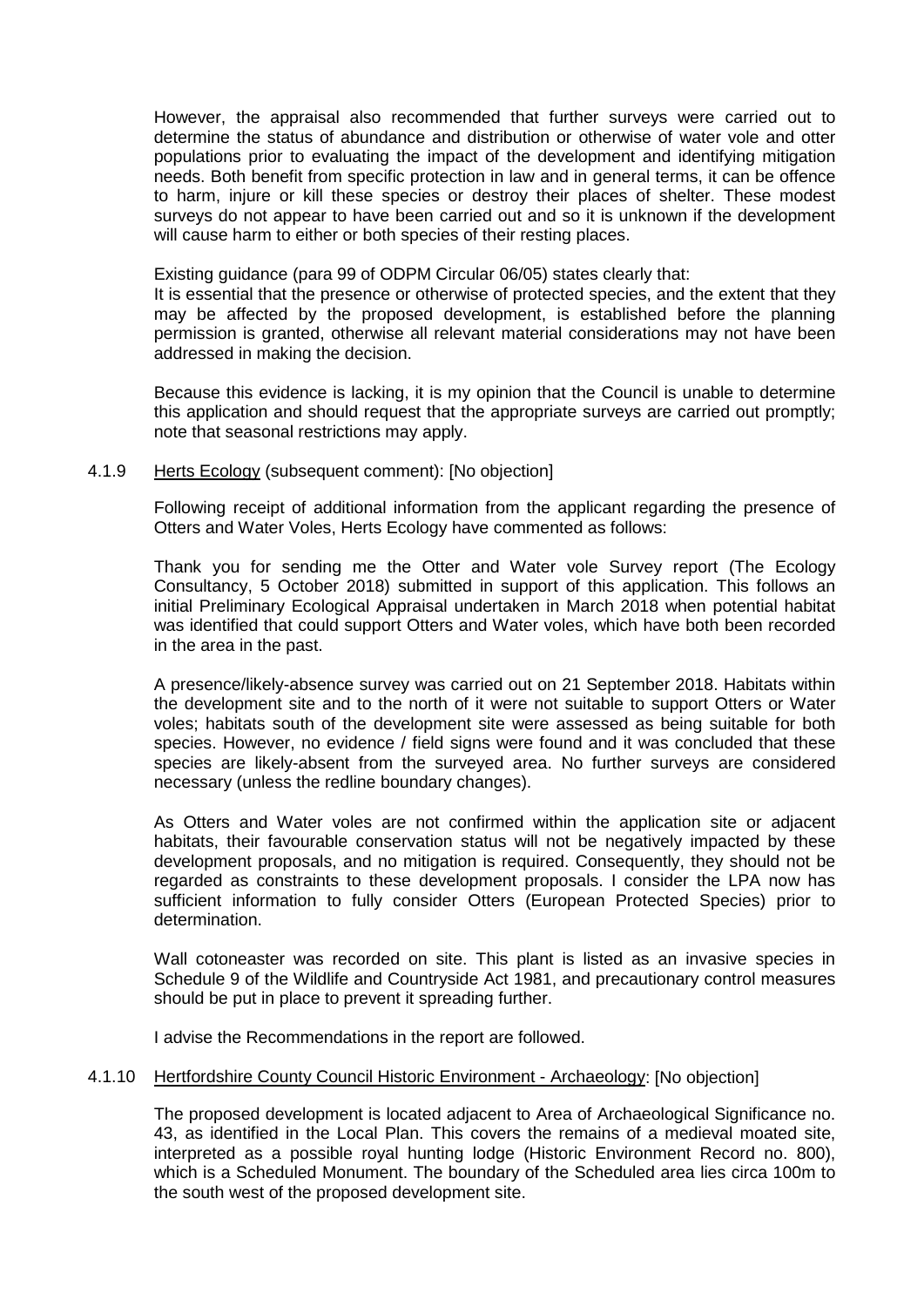The development site is just over 100 metres to the south-south-west of the remains of a Roman villa (HER no. 510) that was partly excavated in the 1820s and 1960s, revealing a tessellated pavement, Roman pottery and building materials. Further salvage excavation in 1981-2 revealed the almost complete plan of a corridor villa and part of a separate bath house.

The existing college building is built on the site of John Dickinson's 19th century Home Park paper mill, the earliest building of which was constructed in 1826 (HER no. 5761). The Mill Stream follows an unaltered course along the eastern edge of the site. The mill buildings were still standing in 1966, but were subsequently demolished and replaced by new industrial buildings.

Although this re-development may have caused some disturbance to the site, it still has the potential to contain archaeological remains (heritage assets with archaeological interest) of Roman and later post-medieval date, in particular. An archaeological deskbased assessment (DBA) submitted by the applicant (RSK 2018) has concluded that there is some archaeological potential at the site, and that archaeological mitigation is likely to be required.

With the above in mind, I believe that the position of the proposed development is such that it should be regarded as likely to have an impact on heritage assets with archaeological interest, I recommend that the following provisions be made, should you be minded to grant consent:

1. The archaeological monitoring of all groundworks associated with the demolition of any existing buildings, specifically any grubbing out of foundations or removal of slab, including a contingency for preservation or further investigation of any remains encountered;

2. the archaeological field evaluation, via trial trenching of the proposed development site, post demolition of the existing structures, but prior to any new development on site;

3. such appropriate mitigation measures indicated as necessary by this evaluation These may include:

a. the preservation of any remains in situ, if warranted,

b. appropriate archaeological excavation of any remains before any development commences on the site, with provisions for subsequent analysis and publication of results, c. archaeological monitoring of the groundworks of the development (also including a contingency for the preservation or further investigation of any remains then encountered), d. such other provisions as may be necessary to protect the archaeological interests of the site

4. analysis of the results of the archaeological work with provisions for subsequent production of a report(s) and/or publication(s) of these results & an archive;

5. such other provisions necessary to protect the archaeological interests of the site.

I believe that these recommendations are both reasonable and necessary to provide properly for the likely archaeological implications of this development proposal. I further believe that these recommendations closely follow para. 141, etc. of the National Planning Policy Framework, the relevant guidance contained in the National Planning Practice Guidance, and in the Historic Environment Good Practice Advice in Planning Note 2: Managing Significance in Decision-Taking in the Historic Environment (Historic England, 2015).

In this case three appropriately worded conditions on any planning consent would be sufficient to provide for the level of investigation that this proposal warrants.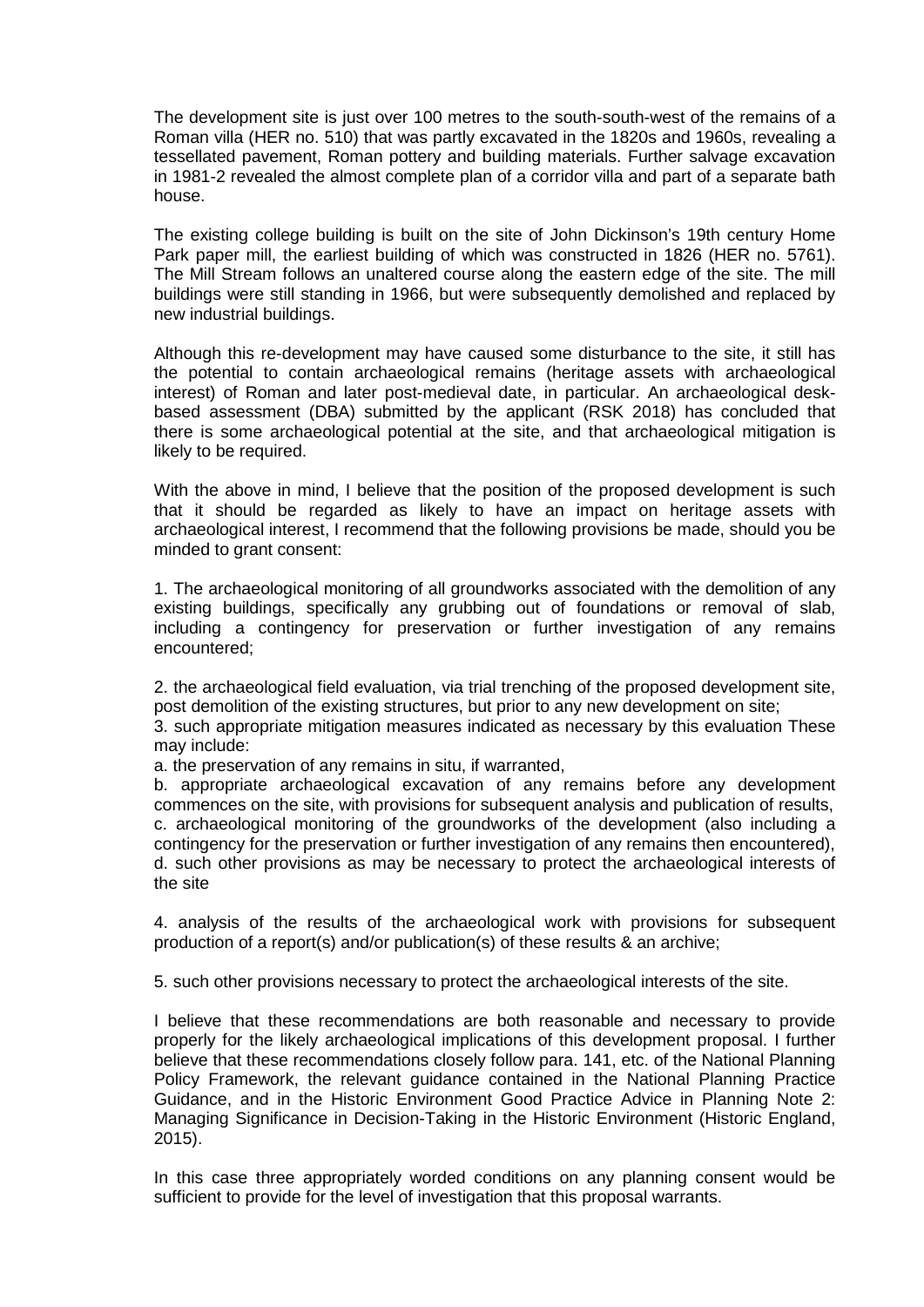## 4.1.11 Hertfordshire County Council – Lead Local Flood Authority: [No objection]

I have reviewed the Flood Risk & Drainage Strategy Part 1 and 2 produced by GHD dated May 2018 and the Amended proposed drainage layout and Amended summary of surface water drainage systems. I have treated these amendments as superseding the relevant parts of the Flood Risk & Drainage Strategy Part 1 and 2. Based on this information we are confident that the risk of flooding will be appropriately managed and therefore we have no objection to outline planning permission being granted.

The proposal is for surface water to be discharged to the Mill Stream at a maximum discharge rate of 5.0 L/S. The surface water flows generated by the site will be attenuated to this rate by a sealed cellular attenuation tank.

We recommend two conditions to the LPA should planning permission be granted.

### 4.1.12 Hertfordshire County Council – Minerals and Waste Team: [Comment]

The site is located within the sand and gravel belt as shown in the adopted Minerals Local Plan. The site also sits partially within the draft sand and gravel Mineral Safeguarding Area included in the Reg. 18 Draft Minerals Local Plan.

Whilst it is identified that there could be minerals present, there are unlikely to be significant mineral (sand and gravel) deposits within the area in question. The relevant Policy 5 within Hertfordshire Minerals Local Plan Review 2002-2016, adopted March 2007 states that mineral extraction will be encouraged prior to other development taking place where the mineral would otherwise be sterilised.

On this basis, development may give rise to 'opportunistic' use of some limited or poorer quality minerals at the site that could be utilised in the development itself. Examination of these opportunities would be consistent with the principles of sustainable development.

Government policy seeks to ensure that all planning authorities take responsibility for waste management. This is reflected in the County Council's adopted waste planning documents. In particular, the waste planning documents seek to promote the sustainable management of waste in the county and encourage Districts and Boroughs to have regard to the potential for minimising waste generated by development.

Most recently, the Department for Communities and Local Government published its National Planning Policy for Waste (October 2014) which sets out the following:

'When determining planning applications for non-waste development, local planning authorities should, to the extent appropriate to their responsibilities, ensure that:

- the likely impact of proposed, non- waste related development on existing waste management facilities, and on sites and areas allocated for waste management, is acceptable and does not prejudice the implementation of the waste hierarchy and/or the efficient operation of such facilities;
- new, non-waste development makes sufficient provision for waste management and promotes good design to secure the integration of waste management facilities with the rest of the development and, in less developed areas, with the local landscape. This includes providing adequate storage facilities at residential premises, for example by ensuring that there is sufficient and discrete provision for bins, to facilitate a high quality, comprehensive and frequent household collection service;
- the handling of waste arising from the construction and operation of development maximises reuse/recovery opportunities, and minimises off-site disposal.'

This includes encouraging re-use of unavoidable waste where possible and the use of recycled materials where appropriate to the construction. In particular, you are referred to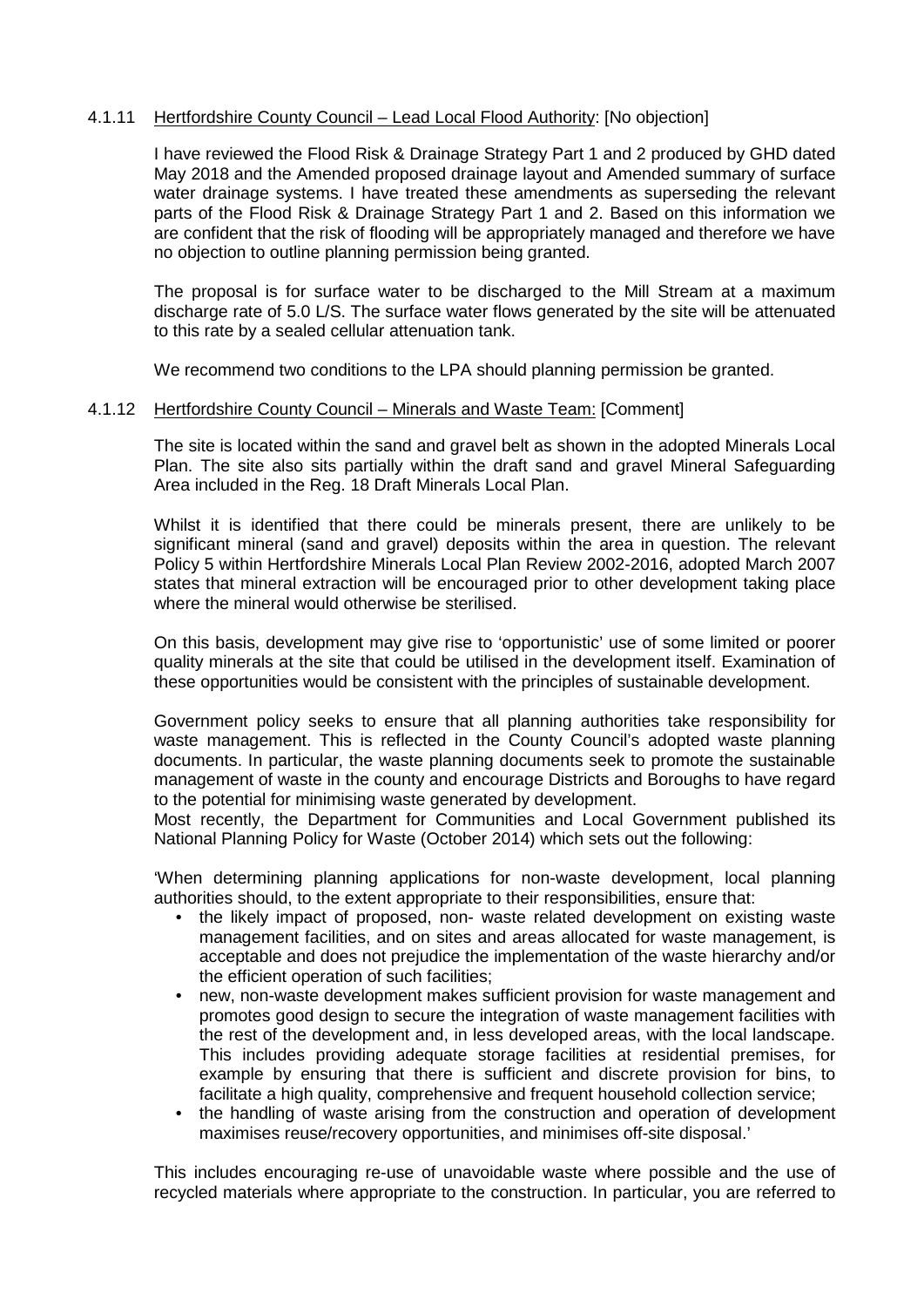the following policies of the adopted Hertfordshire County Council Waste Core Strategy and Development Management Policies Development Plan Document 2012 which forms part of the Development Plan. The policies that relate to this proposal are set out below:

- Policy 1: Strategy for the Provision for Waste Management Facilities. This is in regards to the penultimate paragraph of the policy;
- Policy 2: Waste Prevention and Reduction: &
- Policy 12: Sustainable Design, Construction and Demolition.

In determining the planning application the District Council is urged to pay due regard to these policies and ensure their objectives are met. Many of the policy requirements can be met through the imposition of planning conditions.

Waste Policy 12: Sustainable Design, Construction and Demolition requires all relevant construction projects to be supported by a Site Waste Management Plan (SWMP). This aims to reduce the amount of waste produced on site and should contain information including types of waste removed from the site and where that waste is being taken to.<br>Good practice templates for producing SWMPs can be found at: Good practice templates for producing SWMPs can be found at: http://www.smartwaste.co.uk/ or http://www.wrap.org.uk/category/sector/wastemanagement.

SWMPs should be passed onto the Waste Planning Authority to collate the data. The county council as Waste Planning Authority would be happy to assess any SWMP that is submitted as part of this development either at this stage or as a requirement by condition, and provide comment to the District Council.

## 4.1.13 Three Rivers Local Plans Team: [No objection]

The application seeks to demolish and replace the existing West Herts College campus with one residential building, consisting of up to 65 residential units. The application site is located within the Kings Langley employment area, which is allocated as a mixed use employment site and a housing site in the Site Allocations LDD (adopted 2014) (sites E(e) and H(1) respectively). Policy SA2 of the Site Allocations LDD states that sites allocated as having potential for mixed use development may provide for mixed use development including, but not limited to business, industrial and storage/distribution and residential or community uses. The introduction of a residential use to the site therefore complies with the site's mixed use allocation, raising no objection to Policy SA2. The Site Allocations LDD states that individual employment sites within the broad Kings Langley employment area have not been specifically identified. Therefore, both residential and employment use is acceptable within the broad area. The promotion of mixed use development is a core planning principle of the National Planning Policy Framework (NPPF) and should be encouraged in local decision-making.

However, if granted planning permission, the proposal would result in the loss of the site's existing use as an education facility. Policy CP8 of the Core Strategy states that development will offset the loss of any infrastructure, including education, through compensatory provision. The loss of the existing education use at the application site also raises a policy objection to Policy CP1(k) of the Core Strategy. Policy CP1(k) states that development will contribute to the sustainability of the District by taking into account the need to protect and enhance existing community, leisure and cultural facilities. According to Policy DM12 of the Development Management Proposals LDD, proposals for the redevelopment of any premises resulting in the loss of facilities or services that support the local community will only be permitted where the Council is satisfied that:

i. The existing facility can be satisfactorily relocated within the development; or

ii. The use concerned is not economically viable, could be provided by some other means, or it can be demonstrated that there is no longer a demand for the use; or

iii. The premises or site cannot readily be used for, or converted to, any other community facility and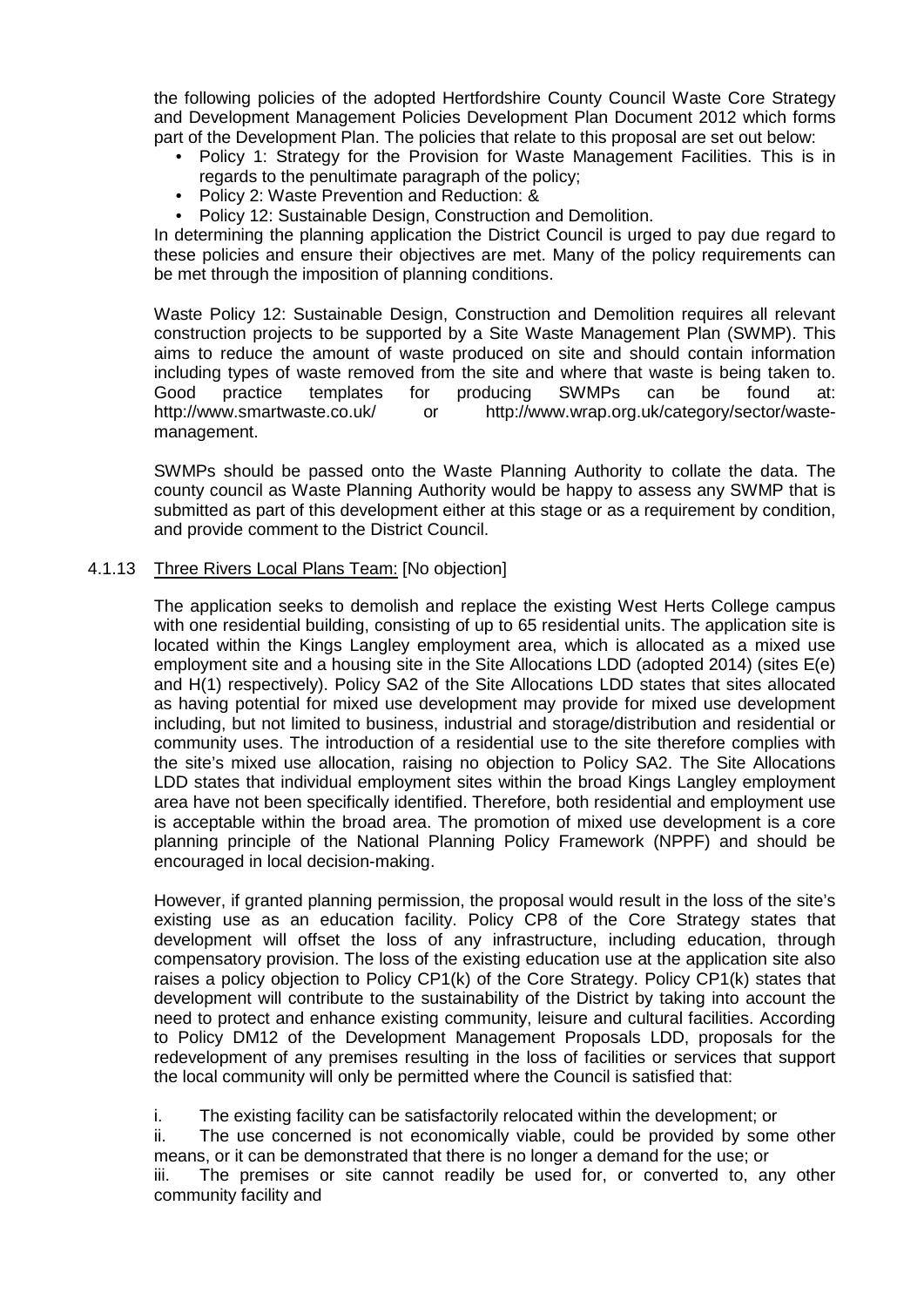iv. The facility or service which will be lost will be adequately supplied or met by an easily accessible existing or new facility in an appropriate alternative location, served by sustainable modes of transport.

The proposal for the demolition and replacement of the college with residential dwellings means that the existing facility cannot be relocated within the development and subsequently Policy DM12(i) cannot be met. In order to still comply with Policy DM12, the applicant would need to demonstrate through evidence that the education use is no longer economically viable, that there is no longer a demand for the educational use of the site or that the site cannot be used or converted to another community facility. In addition to any of these circumstances, the loss of the education facility would need to be adequately supplied or met by an existing or new facility in an appropriate alternative location, in order to comply with Policy DM12. It is proposed that the existing facility in Kings Langley will be relocated to the West Herts College campus in Hemel Hempstead and combined into the campus redevelopment planned to take place here. Although the relocation of the education facility is not proposed within Three Rivers, Hemel Hempstead is considered an appropriate alternative location in the South West Herts area, served by sustainable transport modes. Point ii of Policy DM12 is considered to apply to the proposal, as the educational use of the site will be provided through the means of its relocation to the Hemel Hempstead campus. This can also be considered as compensatory provision, thereby complying with Policy CP8.

If granted planning permission, the proposal should comply with policies relating to housing mix, density and affordability. Policy CP4 of the Core Strategy states that the Council seeks 45% of all new housing to be affordable housing. The application proposes no affordable housing provision and therefore does not comply with the requirements set out in Policy CP4, raising a policy objection to the proposal. The accompanying Design and Access Statement cites non-viability as the reason this; Policy CP4 states that when assessing affordable housing requirements, the Council will 'treat each case on its merits', taking into account site circumstances and financial viability. The financial viability assessment accompanying the application will need to be considered by an independent assessor in order to make these considerations.

Policy CP3 of the Core Strategy states that the Council will require housing proposals to take into account the District's range of housing needs, in terms of the size and type of dwellings, as identified by the Strategic Housing Market Assessment (SHMA). The most recent SHMA was published in January 2016 and has identified the indicative targets for market sector dwelling size within the Three Rivers District, as follows:

- 1 bedroom 7.7% of dwellings
- 2 bedrooms 27.8% of dwellings
- 3 bedrooms 41.5% of dwellings
- 4+ bedrooms 23.0% of dwellings

The SHMA has identified the following indicative targets for affordable sector dwelling size within the Three Rivers District:

- 1 bedroom 40.9% of dwellings
- 2 bedrooms 28% of dwellings
- 3 bedrooms 29% of dwellings
- 4+ bedrooms 2.1% of dwellings

Evidence will be required at a later stage to confirm the proposal's provision of the necessary size and type of dwellings identified in the SHMA (2016). If adjustment to proportions of housing mix is sought, sufficient information should be provided on how relevant factors have contributed to the mix of housing proposed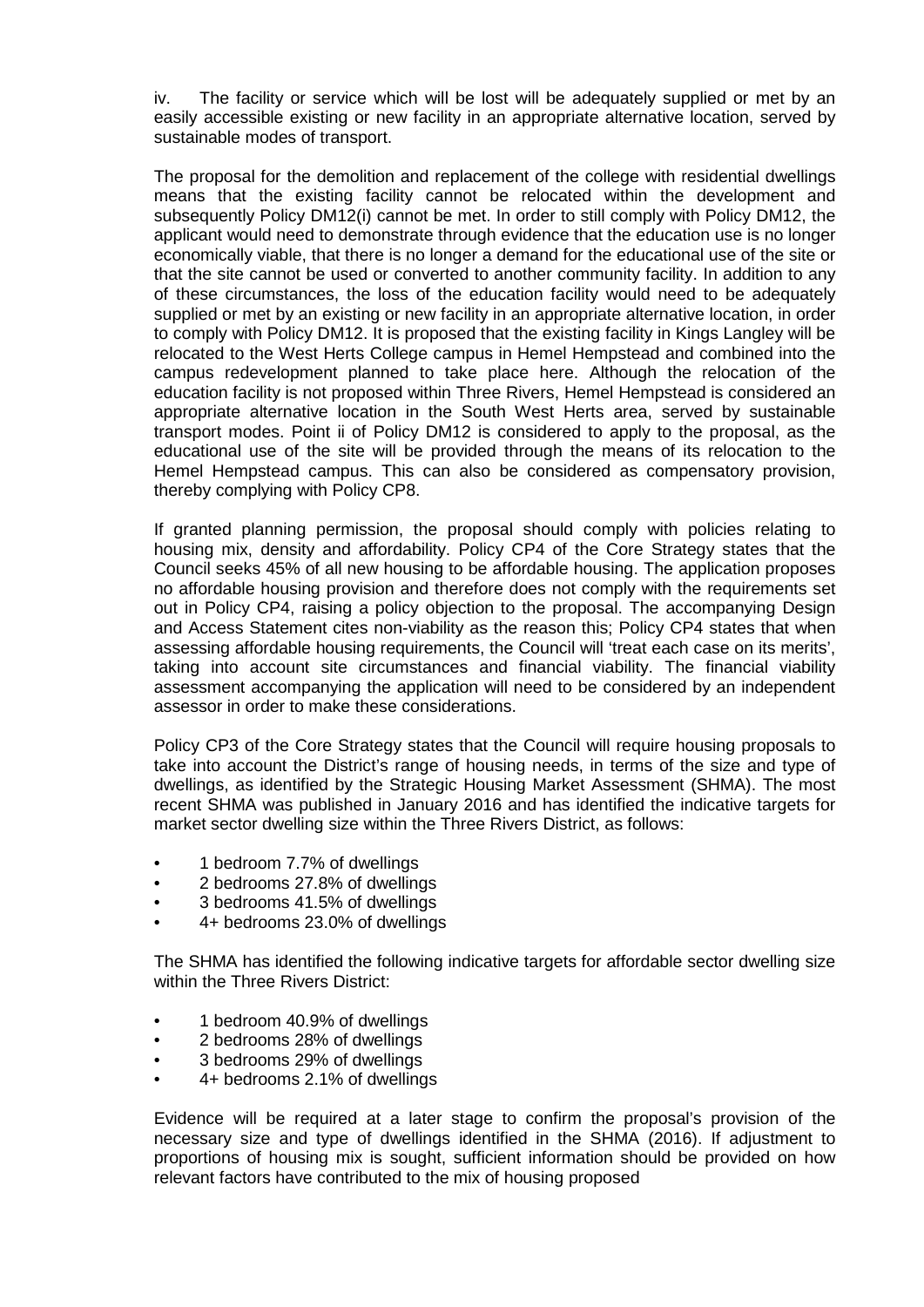## 4.1.14 Three Rivers Sustainable Projects Officer: [Comments received]

Paragraph 1.8 of the Design and Access Statement refers to an 'energy efficient building' however there is no information to support this statement.

Paragraph 3.19 of the Design and Access Statement states that 'The layout is orientated to provide the maximum number of apartment with views out over the fields to the south, and Mill Stream to the east'.

Further, the illustrative proposed site plan shows a number of the proposed 65 1-2 bedroom apartments with a single aspect, of particular concern would be the proposed significant proportion with a single southerly aspect. This would reduce potential natural ventilation flows, increase the potential solar gain and therefore increase the risk of overheating. As such there is significant concern that there is potentially a 'high' risk of summertime overheating in a majority of the flats. If this is not addressed through the design it is very likely that the occupants will increase their energy use through mechanical cooling which would have a subsequent impact on the energy demand. The impact of this must be considered in the carbon calculations for the development.

Paragraph 3.28 of the Design and Access Statement states that 'The Applicant will meet the Building Regulations baseline requirements in relation to energy efficiency. It is intended at the Reserved Matters stage that this will be achieved through the use of a number of energy efficiency methods, such as, good u-values and air tightness and effect heating controls, 'A' rated appliances, low water usage fittings and electric car charging points.' This would fall below the requirement to 'demonstrate that development will produce 5% less carbon dioxide emissions than Building Regulations Part L requirements (2013) having regard to feasibility and viability'.

The Illustrative Proposed Massing indicates that the development will have a flat roof. A flat roof can be ideal for the installation of solar PV as the panels can be orientated to maximise electricity generation. The potential for the generation of renewable energy through options such as solar water heating, solar PV, ground or air source heat pump should be explored.

The outline planning documents proposals do not provide sufficient details on how the development will meet the requirements. To prove compliance with the policy, the developer is required to submit an Energy Statement. The statement shall include the following details as a minimum:

1. The development's predicted energy demand in kWh/year. This figure should be based on SAP or SBEM calculations and separated by fuel type (this is the DER or BER value)

2. The total carbon dioxide (CO2) emissions resulting from the above energy demand (kgCO2/year).

3. Proposals to reduce the energy demand. Specifications of any decentralised energy source and/or low or renewable energy systems proposed for the development shall be included.

4. The reduction in carbon dioxide emissions resulting from the above measures. The Energy Statement should be presented in a way that is easy to read and understand. It should clearly state that the proposals meet the policy criteria and it should also be clear where data has been obtained from. It is preferable if this statement is produced by an accredited Energy Assessor.

### Water Use

National Policy Framework paragraph 94 states that local authorities should take full account of water supply and demand considerations.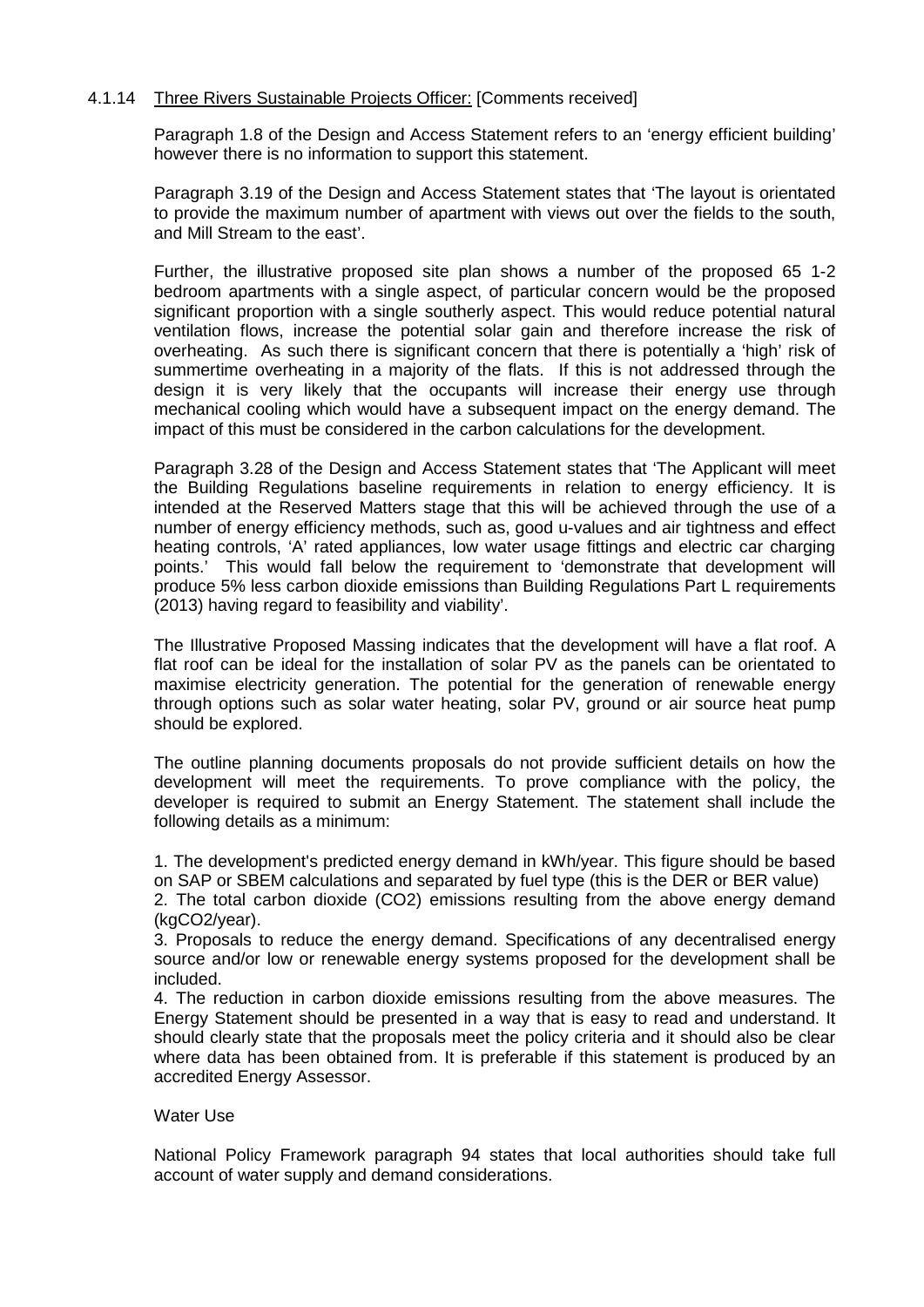Policy DM8 relating to Water Resources states that the Council will support development where efficient use is made of water resources and account taken of climate change. This means incorporating all or some of the following measures as part of development:

• Rainwater harvesting techniques (for example providing water butts fitted to drainpipes and underground water storage as part of new development)

• Harvesting and recycling greywater (wastewater from baths, showers, washbasins, kitchen sinks)

• Using water efficient appliances (for showers, taps, washing machines, toilets etc)

• Using water efficient landscaping and irrigation measures (for example by using drought tolerant plants)

• New development adjacent to water courses should seek to include river restoration and de-culverting.

Building Regulations Part G – Sanitation, hot water safety and water efficiency applies to new dwellings. G2 (2) requires that the potential wholesome water consumption per person occupying a new dwelling must not exceed 125 litres per day. A variety of alternative sources of water, such as harvested rainwater or reclaimed greywater, may be suitable for some uses of water such as toilet flushing or irrigation.

## 4.1.15 Dacorum Borough Council: [Comment]

We would advise that in assessing and determining this application that consideration is given to the following live applications at West Herts College Dacorum Campus which were considered by Dacorum's Development Management Committee (on 12 April 2018):

Application 4/00473/18/MFA for development of an educational building, with associated landscaping, boundary treatments, parking and access arrangements including widened access to Dacorum Way and infrastructure at West Herts College, Dacorum Campus, Marlowes, Hemel Hempstead HP1 1HD; and

Application 4/00472/18/MOA for residential (Class C3) development following demolition of existing Block A building (outline application with all matters reserved except access) at land north of Dacorum Way, West Herts College, Dacorum Campus, Marlowes, Hemel Hempstead, HP1 1HD.

These proposals were assessed based on the enabling development case put forward by the applicant, specifically that the sale of the residential site (identified under 4/00472/18/MOA) with outline planning permission would assist in funding the second phase of the new college (submitted under 4/00473/18/MFA). As such, the application for residential development at the Dacorum Campus was considered by officers and members, accepting the case presented for enabling development, as an all-private scheme. The redevelopment of the Kings Langley Campus contributing to funding the new college was not a consideration and on this basis we would advise that the application is assessed on local and national policy with respect to affordable housing provision.

With respect to the level of parking provision proposed under the application at the Kings Langley Campus, we would advise that an assessment is made against the local policy standard to ensure this is met on-site; or if not met, that the applicant should provide evidence that the development would not result in severe impacts off-site including the highway network (reference to paragraph 109 of the revised National Planning Policy Framework). There would be concern locally given the amount of major development proposed in Kings Langley (in both authorities) and the surrounding area.

On all other matters Three Rivers District Council should have regard to the provisions contained within the relevant national and local development management policies.

## 4.1.16 Three Rivers District Council - Environmental Health (Contamination): [No objection]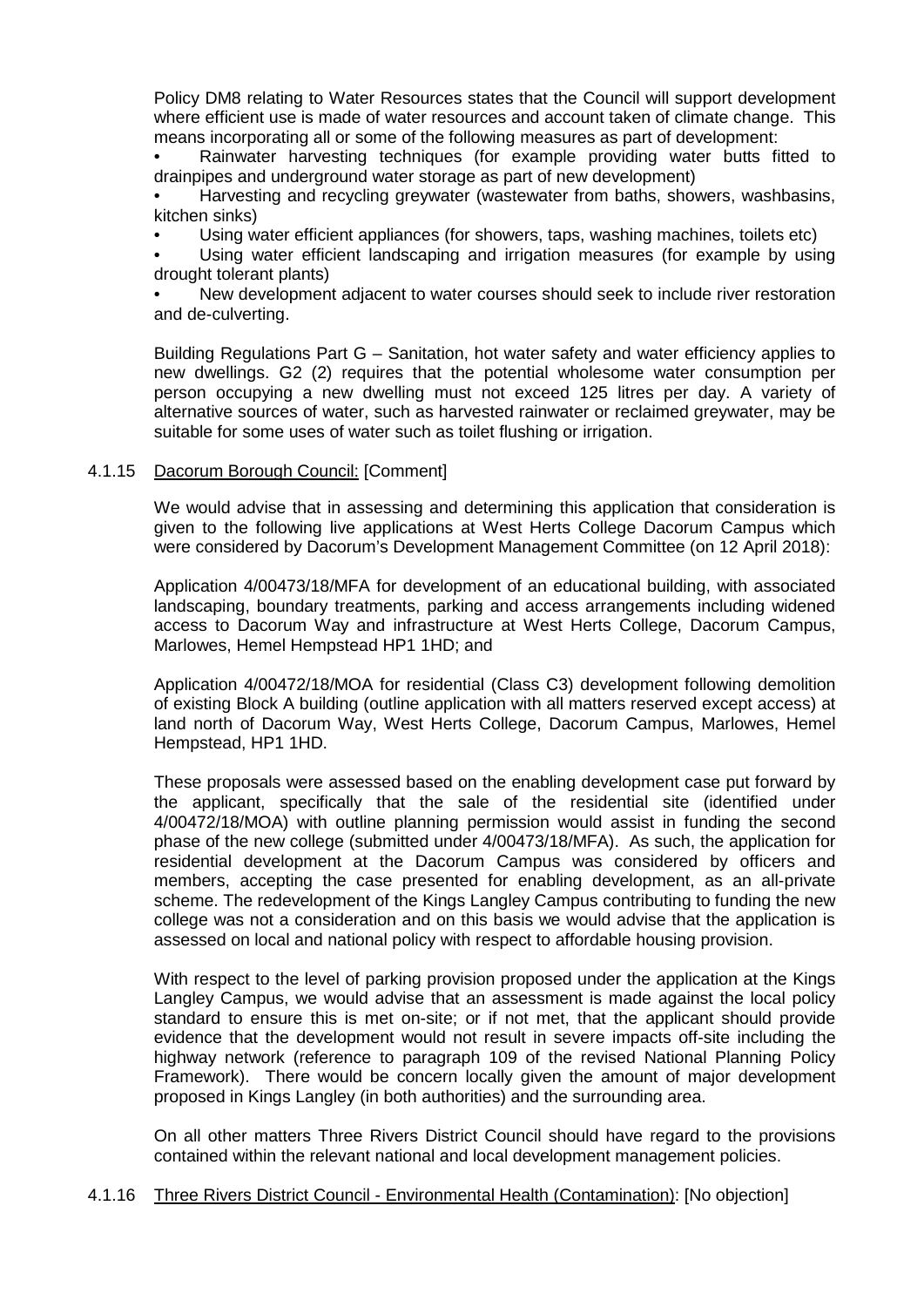There is enough information at this outline stage. We would require a full intrusive survey though as and when a detailed application is made, with respect to treatment of soft landscaping and any gardens (communal and private).

# **4.2 Public/Neighbour Consultation**

- 4.2.1 Number consulted: 18
- 4.2.2 Site Notice: Displayed 1 June 2018, expired 22 June 2018
- 4.2.3 Press notice: Published 1 June 2018, expired 22 June 2018
- 4.2.4 No of responses received: Two comments have been received, one from a TRDC Councillor and one from a Councillor from Dacorum. Their comments can be summarised as follows:
	- Concerns regarding increased traffic in the area from developments to the north (ie Apsley). Conversions in the area are increasing car ownership, which means there are cars spilling onto the road.
	- Development has inadequate parking for households with more than one car, which makes parking overspilling into the Link Road more likely.
	- The site is too far from shopping facilities to be reached within a reasonable walk so residents would rely on public transport. 1.5 spaces per dwelling would be an absolute minimum.

## **5 Reason for Delay**

5.1 Late receipt of ecology information, and detailed reviews into the affordable housing assessment.

### **6 Relevant Planning Policy, Guidance and Legislation**

### 6.1 National Planning Policy Framework and National Planning Practice Guidance

On 24 July 2018 the new National Planning Policy Framework was published. This is read alongside the National Planning Practice Guidance (NPPG). The determination of planning applications is made mindful of Central Government advice and the Local Plan for the area. It is recognised that Local Planning Authorities must determine applications in accordance with the statutory Development Plan, unless material considerations indicate otherwise, and that the planning system does not exist to protect the private interests of one person against another. The 2018 NPPF is clear that "existing policies should not be considered out-of-date simply because they were adopted or made prior to the publication of this Framework. Due weight should be given to them, according to their degree of consistency with this Framework".

The NPPF states that 'good design is a key aspect of sustainable development, creates better places in which to live and work and helps make development acceptable to communities'. The NPPF retains a presumption in favour of sustainable development. This applies unless any adverse impacts of a development would 'significantly and demonstrably' outweigh the benefits.

### 6.2 The Three Rivers Local Plan

The application has been considered against the policies of the Local Plan, including the Core Strategy (adopted October 2011), the Development Management Policies Local Development Document (adopted July 2013) and the Site Allocations Local Development Document (adopted November 2014) as well as government guidance. The policies of Three Rivers District Council reflect the content of the NPPF.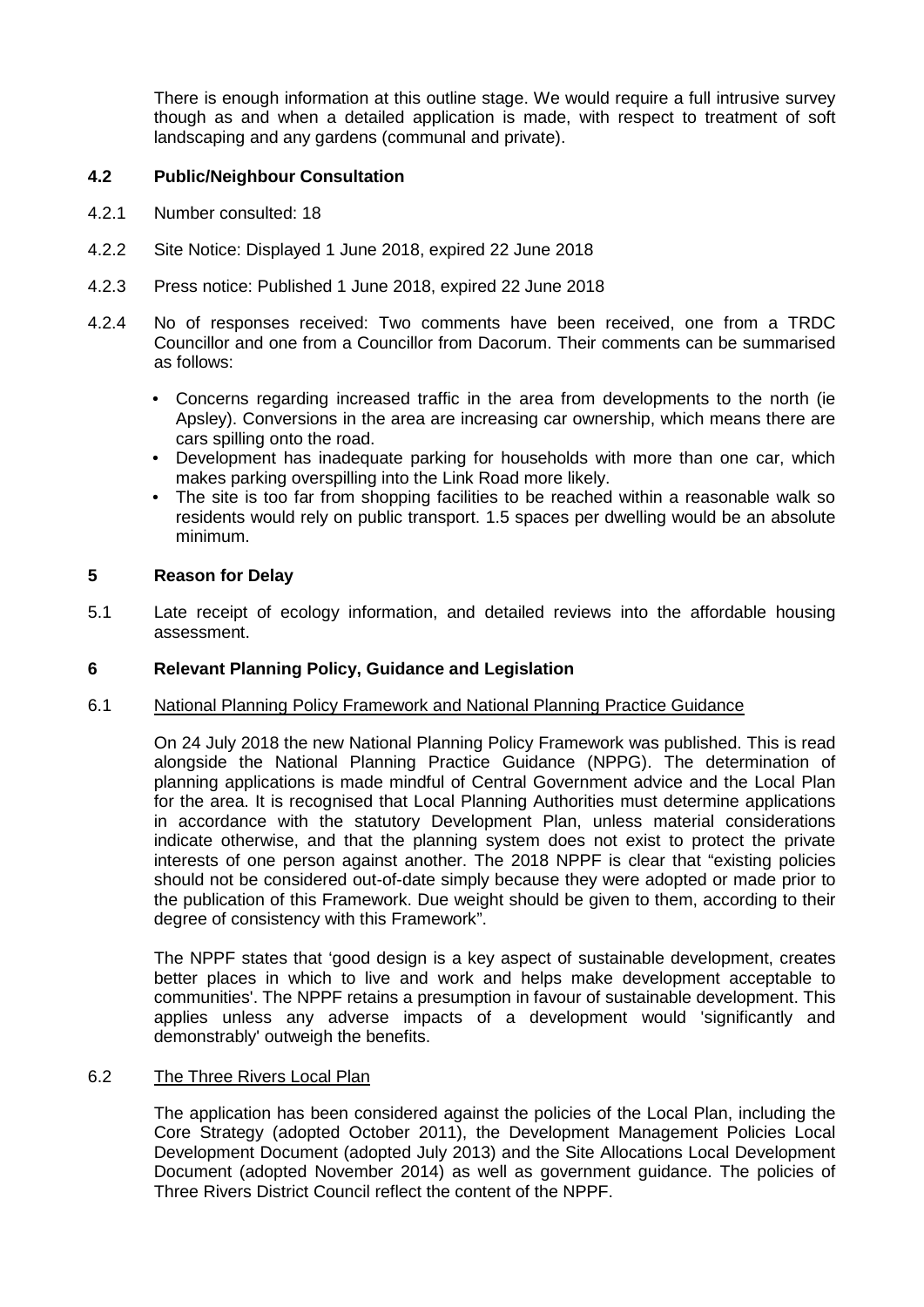The Core Strategy was adopted on 17 October 2011 having been through a full public participation process and Examination in Public. Relevant policies include Policies PSP3, CP1, CP2, CP3, CP4, CP6, CP8, CP9, CP10, CP11 and CP12.

The Development Management Policies Local Development Document (DMLDD) was adopted on 26 July 2013 after the Inspector concluded that it was sound following Examination in Public which took place in March 2013. Relevant policies include DM1, DM3, DM4, DM6, DM8, DM9, DM10, DM11, DM12, DM13, Appendix 2 and Appendix 5.

The Site Allocations Local Development Document (SALDD) was adopted on 25 November 2014 having been through a full public participation process and Examination in Public. Policies SA1 (Site H(1)) and SA2 (Site E(e)) are relevant.

## 6.3 Other

Affordable Housing Supplementary Planning Document (adopted June 2011).

The Community Infrastructure Levy (CIL) Charging Schedule (adopted February 2015).

The Localism Act received Royal Assent on 15 November 2011. The growth and Infrastructure Act achieved Royal Assent on 25 April 2013.

The Wildlife and Countryside Act 1981 (as amended), the Conservation of Habitats and Species Regulations 2010, the Natural Environment and Rural Communities Act 2006 and the Habitat Regulations 1994 may also be relevant.

## **7 Planning Analysis**

### 7.1 Principle of Development

- 7.1.1 As noted above, this application seeks outline planning permission for the demolition of the existing college building and the construction of a block of flats. Policy DM12 of the Development Management Policies (DMLDD) relates to Community, Leisure and Cultural facilities and sets out that proposals for the redevelopment or change of use of any premises resulting in the loss of facilities or services that support the local community will only be permitted where the Council is satisfied that:
	- i) The existing facility can be satisfactorily relocated within the development; or
	- ii) The use concerned is not economically viable, could be provided by some other means, or it can be demonstrated that there is no longer a demand for the use; or
	- iii) The premises or site cannot readily be used for, or converted to, any other community facility and:
	- iv) The facility or service which will be lost will be adequately supplied or met by an easily accessible existing or new facility in an appropriate alternative location, served by sustainable modes of transport.
- 7.1.2 Where a use is no longer economically viable, the Council will require supporting information setting out reasons as to why the use is no longer viable and cannot be made viable in the foreseeable future. This may include details of previous use, accounts and marketing information demonstrating that the premises has been marketed for use as a community facility for a reasonable length of time and that no suitable user has been/or is likely to be found. The supporting text to the policy makes it clear that community uses include educational uses
- 7.1.3 The applicant (West Herts College) has included a supporting statement with this application. It explains that the current facility at Kings Langley campus provides teaching to 600 full time students and 400 adults across day and evening courses. At present 85%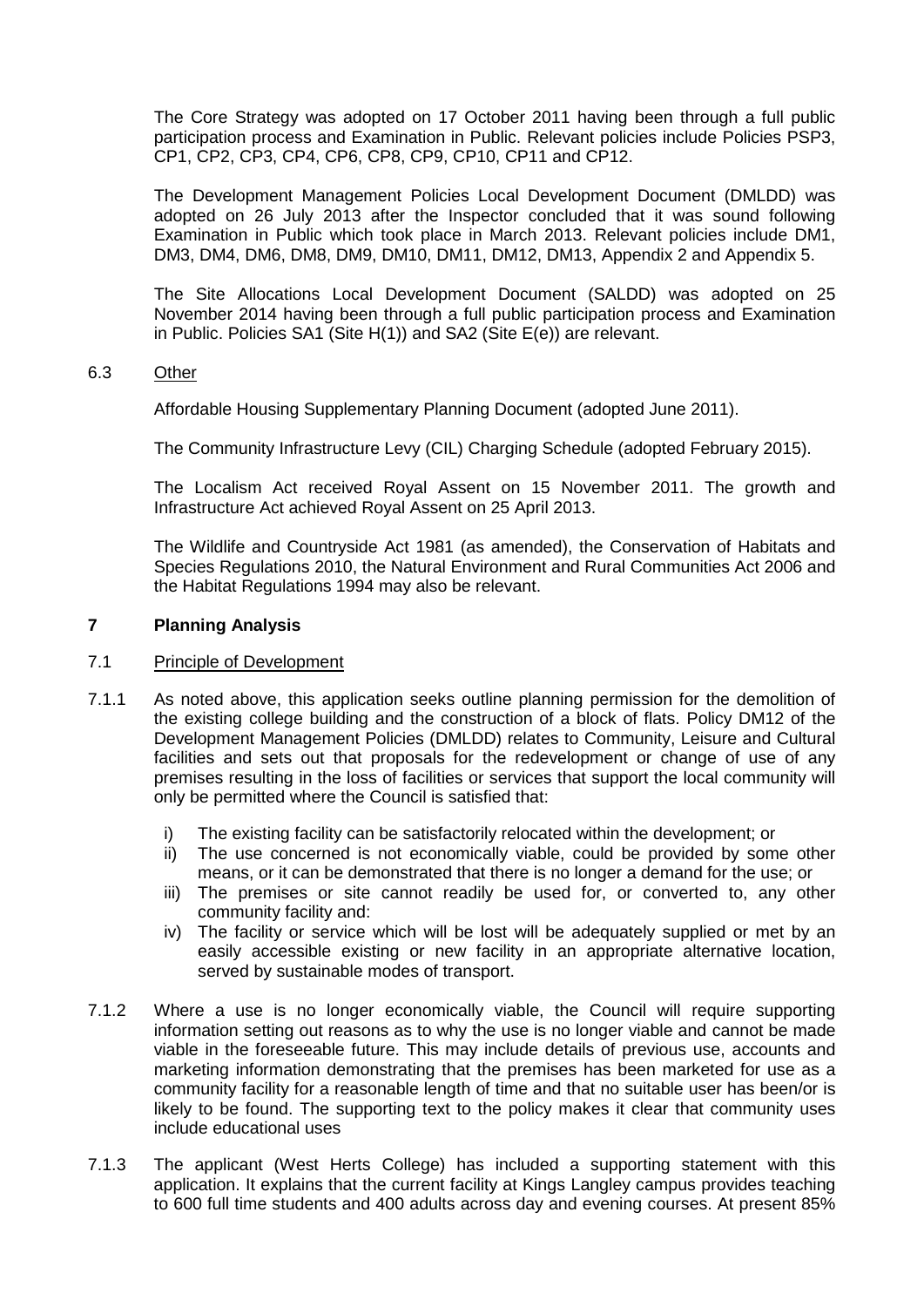of students at Kings Langley campus come from outside the local area, with 70% of those from Watford and Hemel Hempstead and 15% from north London. This reflects the college's wider role and appeal. Demographic expansion in South West Hertfordshire will see 12% increase in the number of 16-18 year olds over the next 6 years, increasing the demand for the existing provision. There is also a need for the college to meet employers demands for modern skills, which requires the college to expand and develop the teaching based at Kings Langley. The existing small footprint inhibits the ability to do this.

- 7.1.4 The applicant has explained that combining the Kings Langley provision with that in Hemel Hempstead made the most strategic sense, and will be based in state of the art facilities for high demand skills in technology, engineering and modern methods of construction. This creates a regional centre of excellence which remains accessible to local students including those living in and around Kings Langley. This would also increase the number of people employed by West Herts College.
- 7.1.5 The comments in the applicant's supporting statement indicate that the use concerned could be provided by some other means, namely at an alternative facility in Hemel Hempstead which will be state of the art and purpose built for its intended use, creating a regional centre of excellence. Dacorum Borough Council have brought to the LPA's attention their planning application reference 4/00473/18/MFA for "development of an educational building, with associated landscaping, boundary treatments, parking and access arrangements including widened access to Dacorum Way and infrastructure at West Herts College, Dacorum Campus" which has been granted permission. Therefore, it is considered that the proposal would accord with Policy DM12(ii). In respect of DM12(iv), the service which will be lost will be supplied by an easily accessible new facility in an appropriate alternative location. Hemel Hempstead is outside of Three Rivers District. However it is a large and accessible built up area, identified in Dacorum Borough Council's 2013 Core Strategy as being the main centre for development and change in the borough. Hemel Hempstead is accessible by rail from Kings Langley Station and has numerous bus routes, and the new facility referred to would be around five miles north of the existing.
- 7.1.6 Therefore it has been demonstrated that the loss of the existing facility would be acceptable, as a suitable alternative facility is to be provided in an appropriate alternative location served by sustainable modes of transport. Therefore, the principle of the loss of the college is considered acceptable.
- 7.1.7 The application site forms part of a wider employment site allocation. However the LPA is satisfied that the existing use is not a business, industrial, storage or distribution use. Furthermore, as set out above the existing use would be re-provided elsewhere, and would not therefore result in a loss of employment. The specific land allocation for the site (Kings Langley Employment Area) notes the site has a mixed use allocation. Policy SA2 sets out that sites allocated as having potential for mixed use development may provide for mixed use development including residential. It is not considered that the proposal would conflict with Policy SA2.
- 7.1.8 Policy SA1 sets out that allocated housing sites will be safeguarded for housing development, and that sites should be developed at an overall capacity which accords generally with the dwelling capacity given for that site. The housing allocation for the site notes a capacity of 100, and the proposed development would not exceed this. It is not considered that the application site in isolation is capable of accommodating 100 residential units.
- 7.1.9 Having regard to Policies SA1 and Policy CP2, and the justification above in respect of the loss of the community facility, it is considered that the redevelopment of the application site for residential purposes is acceptable in principle, subject to compliance with other relevant Development Plan policies.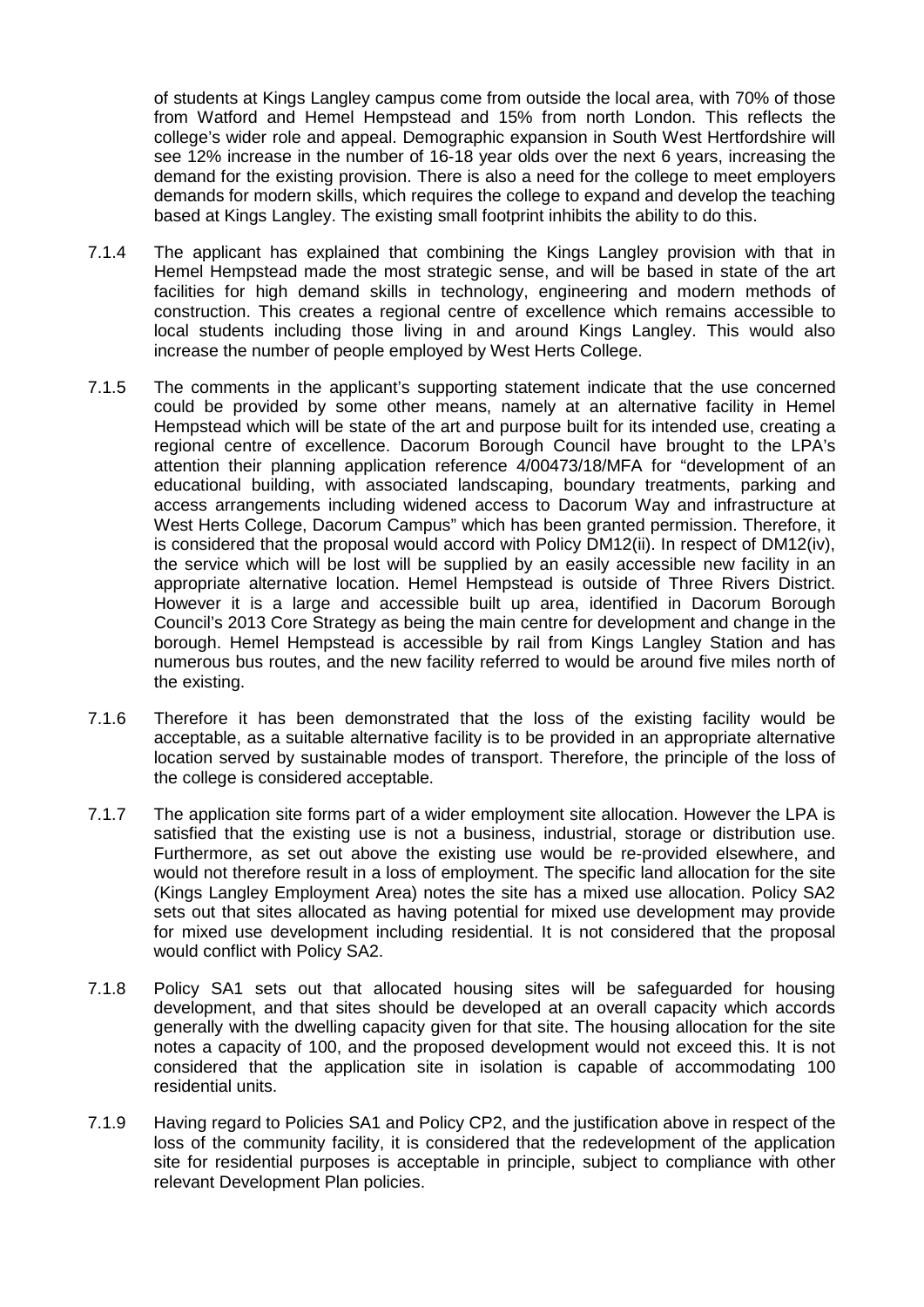# 7.2 Housing Mix

- 7.2.1 Policy CP3 of the Core Strategy states that the Council requires housing proposals to take into account the district's range of housing needs, in terms of the size and type of dwellings as identified by the Strategic Housing Market Assessment (SHMA). The most recent SHMA was published in January 2016 and has identified the indicative targets for market sector dwelling size within the Three Rivers District as being:
	- 1 bedroom 7.7% of dwellings
	- 2 bedrooms 27.8% of dwellings
	- 3 bedrooms 41.5% of dwellings
	- 4+ bedrooms 23.0% of dwellings
- 7.2.2 This application is submitted in outline only, with details of appearance, landscaping, layout and scale reserved. No details are included in the current application documents or form setting out the proposed dwelling mix. However, the submitted Affordable Housing Viability Appraisal is based on the premise of this development providing 40 one-bedroom dwellings (62% of total) and 25 two-bedroom dwellings (38% of total). This relatively limited split would not comply in full with Policy CP3. However it is recognised that the proportions of housing mix may be adjusted for specific schemes to take account of market information, housing needs and preferences and specific site factors. Whilst the housing mix would not strictly accord with Policy CP3, it is not considered that a development of this mix would prejudice the ability of the Council to deliver overall housing targets. Further consideration would be given to any alternative proposed mix of units as part of a Reserved Matters submission.

## 7.3 Affordable Housing

- 7.3.1 Policy CP4(a) of the Core Strategy states that the Council seeks 'an overall provision of around 45% of all new housing as affordable housing'. Policy CP4(b) goes on to state that as a guide, the Council seek 70% of all the affordable housing provided to be social rented and 30% to be intermediate. On this basis, in order to comply with Policy CP4 this development of up to 65 flats should provide 29 affordable units.
- 7.3.2 The application does not propose any affordable housing. The applicant has submitted a Financial Viability Appraisal with this application to justify the zero provision of affordable housing. The appraisal is based on this development providing 65 flats, (40 one-bedroom flats and 25 two-bedroom flats). However, it should be noted that as this is an outline application with only matters of access to be considered, it has not been shown at this stage that a development at this site could accommodate 65 units to a satisfactory and policy compliant standard in terms of appearance, layout or scale. The assessment below is based on the viability appraisal as submitted, and it should be noted that should a future reserved matters application be submitted with alternative unit numbers, it would be necessary for the viability to be rerun.
- 7.3.3 The applicant's submitted appraisal concludes that the scheme cannot viably afford to provide any affordable housing, concluding there would be a deficit of some £4.8million. The submitted appraisal has been reviewed by the Council's independent assessor and they have challenged a number of the assumptions relied upon. Despite the challenges, the Council's assessor has established that even on the basis of 100% market housing, the scheme shows a deficit of approximately £862,000, which confirms that the scheme cannot viably afford to provide any affordable housing either on site or by commuted sum. Both the applicant and the council's assessor have agreed that one key reason for this is the costs involved, which include the demolition of the existing building, undertaking works to the existing culvert and river wall, and the potential for complex party wall issues. The conclusion reached has been reviewed internally by the Property Services team, and they have concurred with the conclusions of the appraisal.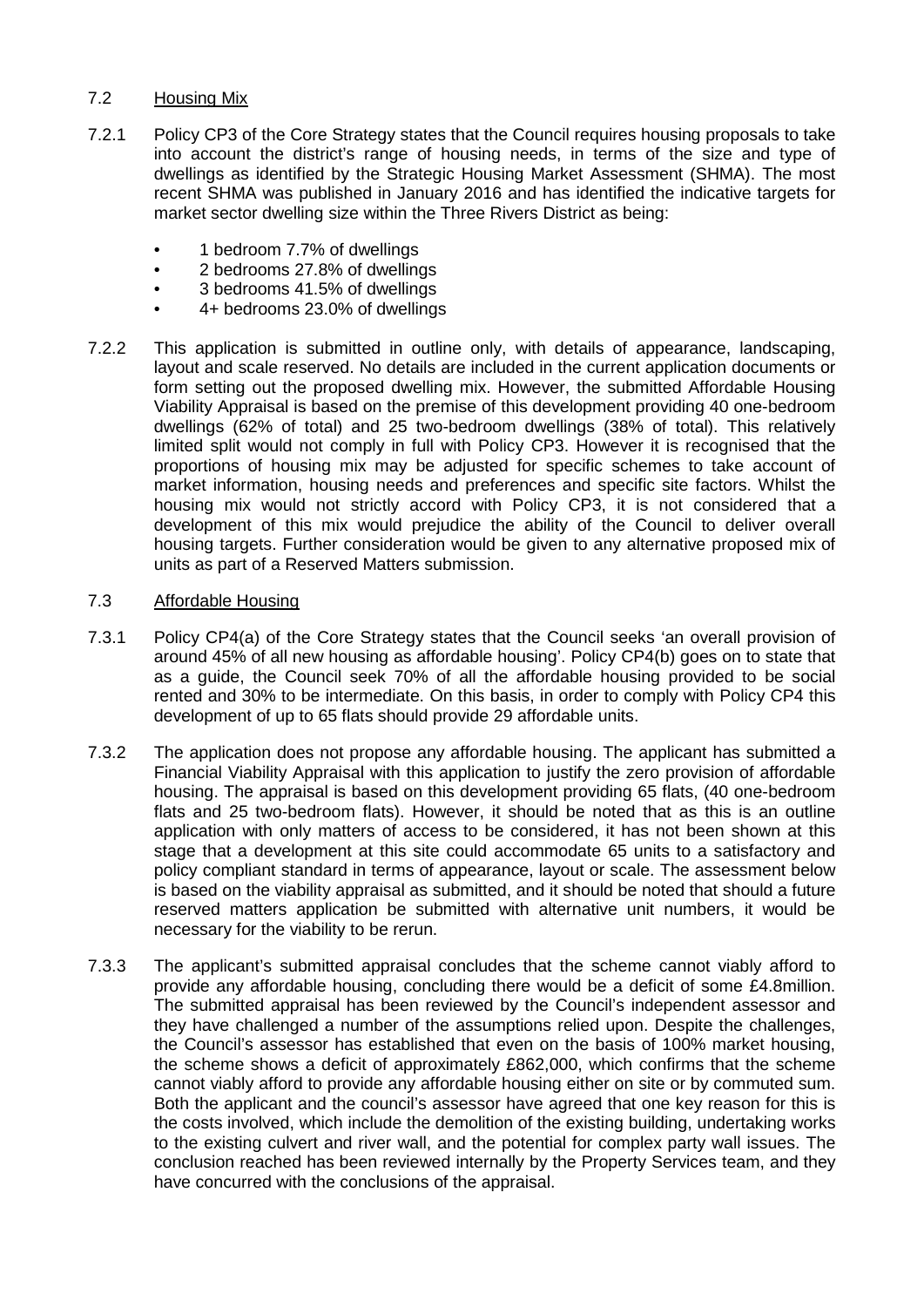- 7.3.4 In order to provide an additional level of assurance, the applicant's original viability appraisal has been reviewed by a second independent viability assessor on behalf of the LPA. That assessor has focussed their review on the applicant's submitted appraisal rather than seeking to build upon or amend the LPA's original assessor's report.
- 7.3.5 The second viability review considered the applicant's suggested Benchmark Land Value to be reasonable, as it was not considered that the existing building would be in a poor condition considering its existing and ongoing use. It is agreed agree that if the current occupant were to vacate, the building would be of interest to other D1 and B1/B8 users such that the site would have a substantial Existing Use Value. In respect of the suggested sales values for the proposed dwellings, the review notes that there is good competition for flatted properties locally, and considers that the suggested pricing is commensurate with the top end of the local market.
- 7.3.6 In respect of Build Costs, the second review does consider that the applicant's build costs can be reduced, however the amount they could be reduced by would not be sufficient to overcome the viability deficit of £4.8 million. The second formal review therefore agrees with the overall finding put forward by both the applicant and the LPA's first review that the scheme cannot reasonably deliver any affordable housing, based on present day costs and values. In terms of an explanation, the review notes the following:

*In general terms, viability in this type of location (Home Counties, M25 Corridor) is commonly hampered by high local build costs (as shown by BCIS's location factor) and have sales values that are not sufficient to overcome these costs to the extent that a substantial residual land value can be generated, such that if a site happens to have a substantial value in its existing use then this can jeopardise scheme viability – as is the case with this Kings Langley Campus scheme.*

7.3.7 The secondary reviewer does comment as follows in respect of the future situation:

*The applicant may be depending on expectations of future growth in sales values to improve viability and move the proposed scheme into a viable position (or expecting that developers seeking to purchase the site with consent in place would themselves have a positive outlook on future growth). Residual valuations are highly sensitive to changes in costs and values over time, therefore we recommend that the Council considers seeking agreement to a deferred contributions mechanism, based on outturn costs and values, so that if improvements in viability result in a profit surplus being generated, this can trigger the payment of affordable housing contributions.*

7.3.8 On the basis of the above, it is considered that the use of a review mechanism, to enable the viability to be revisited in the future and a possible financial contribution sought in the event the viability position does change, would be directly related to the development and fairly and reasonably related in scale and kind to the development. The applicant has agreed to the principle of entering into a legal agreement to secure such a mechanism. Subject to the completion of this agreement and a review mechanism being secured, it is considered that the applicant has demonstrated that at the present time the proposal cannot viably afford to provide any affordable housing contribution, but that the viability can be revisited in the future to enable any change in circumstances to be taken into account.

## 7.4 Impact on Character and Street Scene

7.4.1 Policy CP1 of the Core Strategy (adopted October 2011) seeks to promote buildings of a high enduring design quality that respect local distinctiveness and Policy CP12 of the Core Strategy (adopted October 2011) relates to design and states that in seeking a high standard of design the Council will expect development proposals to 'have regard to the local context and conserve or enhance the character, amenities and quality of an area'. Development should make efficient use of land but should also respect the 'distinctiveness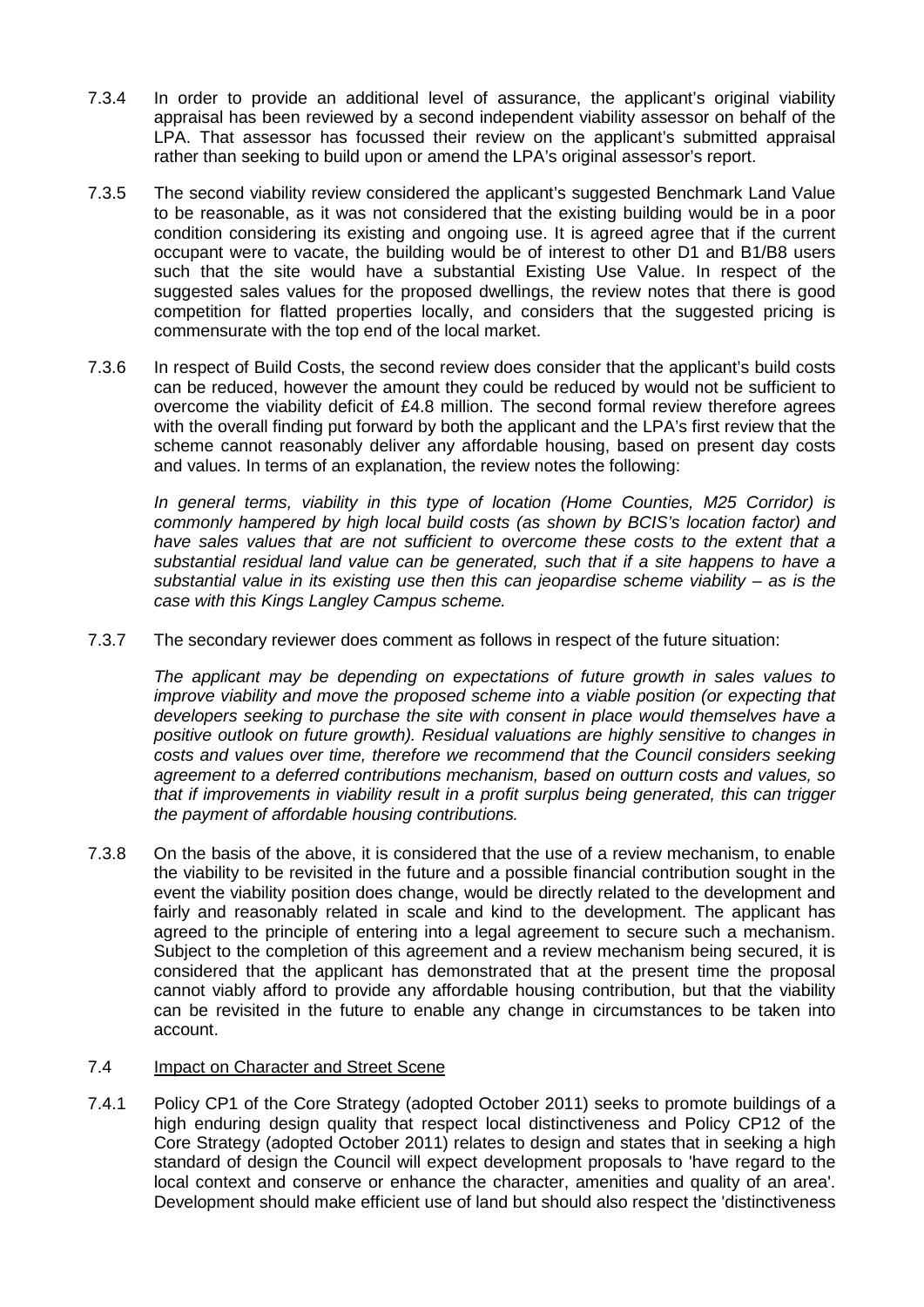of the surrounding area in terms of density, character, layout and spacing, amenity, scale, height, massing and use of materials'; 'have regard to the local context and conserve or enhance the character, amenities and quality of an area' and 'incorporate visually attractive frontages to adjoining streets and public spaces'.

- 7.4.2 In terms of new residential development, Policy DM1 of the DMLDD advises that the Council will protect the character and residential amenity of existing areas of housing from forms of 'backland', 'infill' or other forms of new residential development which are inappropriate for the area. Development will be only be supported where it can be demonstrated that the proposal will not result in:
	- i. Tandem development;
	- ii. Servicing by an awkward access drive which cannot easily be used by service vehicles;
	- iii. The generation of excessive levels of traffic;
	- iv. Loss of residential amenity;
	- v. Layouts unable to maintain the particular character of the area in the vicinity of the application site in terms of plot size, plot depth, building footprint, plot frontage width, frontage building line, height, gaps between buildings and streetscape features (e.g. hedges, walls, grass verges etc.)
- 7.4.3 As previously noted, this application has been submitted in outline with only matters of access to be considered. Matters of appearance, scale, layout and landscaping are reserved for later consideration. Notwithstanding this, the indicative plans submitted with the proposal indicate a building of a massing larger than that of Pinnacle House. In the absence of detailed elevations the LPA is not able to fully assess whether this massing would be acceptable or unacceptable. The full assessment would be made as part of a future reserved matters application.

### 7.5 Impact on amenity of neighbours

- 7.5.1 Policy CP12 of the Core Strategy states that development should 'protect residential amenities by taking into account the need for adequate levels and disposition of privacy, prospect, amenity and garden space'. As already noted, this application is submitted in outline with only matters of access to be considered in detail. An indicative site layout plan has been submitted which indicates that the site could accommodate a development set sufficient distance from the nearest neighbouring properties. The acceptability of the site's layout relative to Pinnacle House would be assessed in full as part of the submission and assessment of a reserved matters application.
- 7.5.2 There are no other residential properties in close proximity of the application site that would be affected by the proposed development.

## 7.6 Quality of accommodation for future occupants

7.6.1 The application only provides indicative details of the layout of the site, and therefore a full assessment of the quality of the accommodation and quantum and quality of amenity space cannot be made at this time. However, it is considered that given the nature and location of the site, it would be possible to design a development to provide sufficient levels of amenity space in accordance with the requirements of Appendix 2. This would be fully considered as part of any subsequent Reserved Matters application.

# 7.7 Assessment of Access

7.7.1 Policy CP10 of the Core Strategy sets out that development will need to demonstrate that it provides a safe and adequate means of access and requires development to make adequate provision for all users, including car parking, giving priority to people with mobility difficulties, pedestrians, cyclists and equestrians.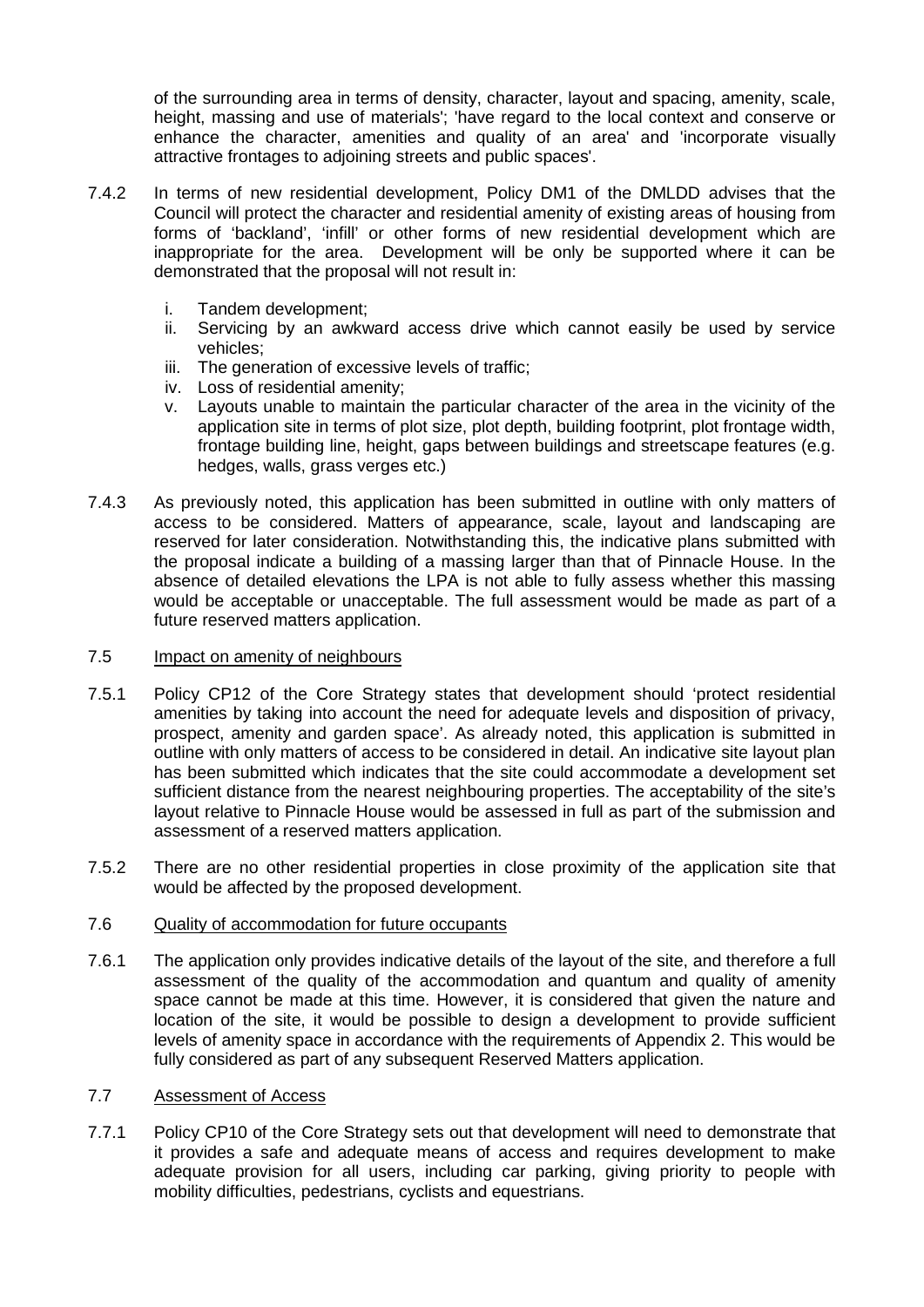- 7.7.2 The application site benefits from an existing vehicular access form Home Park Mill Link Road. This provides access to the adjacent Pinnacle House site (which has approval for 91 flats) and to the application site. The application has been accompanied by a Transport Statement, which has been reviewed by Hertfordshire County Council as Local Highway Authority. They note that the existing access delivers an acceptable standard of visibility for drivers emerging from the site, however the existing access gates should be removed or repositioned to ensure manoeuvres to and from the site can take place without obstructing the passage of traffic on the adjacent highway. A condition has been recommended requiring details of manoeuvring within the site. It is noted that this would relate in part to the site layout which is a matter reserved for later consideration.
- 7.7.3 The submitted Transport Statement sets out that the proposed development would facilitate a reduction in vehicular trips when compared to the existing use.
- 7.7.4 The Local Highway Authority conclude that the site is considered to be reasonably well located in terms of reducing the need for travel by private car, and note that the promotion of travel by sustainable modes is an important consideration for the proposal. Subject to conditions, no objections are raised by the Highway Authority.
- 7.7.5 It is noted that the Local Highway Authority have recommended a contrition of £2000 per residential unit should be provided via a Section 106 agreement to enable improvements to be delivered to the canal towpath between Water Lane and Home Park Mill Link Road, to promote sustainable access between the site and the facilities available within Kings Langley. It is acknowledged that the Highway Authority consider the delivery of the towpath improvement to be a key element toward sustainable travel options for future users of the development. However, the improvements for which a contribution is sought are not located within the Administrative Area of Three Rivers District Council, and therefore it is not considered that a contribution can be justified. It is noted that an area of towpath within Three Rivers' administrative area is within the scope of an ongoing project. However this is in an area south of Red Lion Lane, over a mile from the application site. It is not considered that a contribution to this element would be compliant with Paragraph 56 of the NPPF, which requires planning obligations to be necessary to make the development acceptable in planning terms, and directly related to the development. In addition, it is also acknowledged that the development has demonstrated that it would not be viable to provide any contribution (either financial or on-site) toward the provision of affordable housing within the District. Were any surplus available as part of this scheme, it is considered that using it toward the provision of affordable housing would be of a higher priority than using it for improvements to the towpath, because of the acute need for affordable housing in the District. The development is considered, as set out in this report to be acceptable in planning terms and therefore a contribution toward towpath improvements in this area is not considered 'necessary to make the development acceptable in planning terms'. In addition, given the distance between the proposed length of towpath within Three Rivers' administrative area and the application site, it is not considered that a contribution would be 'directly related to the development', thereby not complying with the tests set out in the NPPF.
- 7.8 Car Parking
- 7.8.1 The submitted application form sets out that the site as existing contains 50 car parking spaces, and the site as proposed would contain 72 car parking spaces. The submitted outline application form contains no details of the sizes of individual proposed flats, however the submitted Affordable Housing Viability Assessment is based on a scheme for 40 one-bedroom units and 25 two-bedroom units. The provision of 72 car parking spaces would result in a provision of no more than 1.1 car parking spaces per flat.
- 7.8.2 Appendix 5 of the Development Management Policies sets out car parking requirements. For residential flats, the requirement for 1 bedroom dwellings is 1.75 spaces per dwelling (1 assigned space), and for 2 bedroom dwellings 2 spaces per dwelling (1 assigned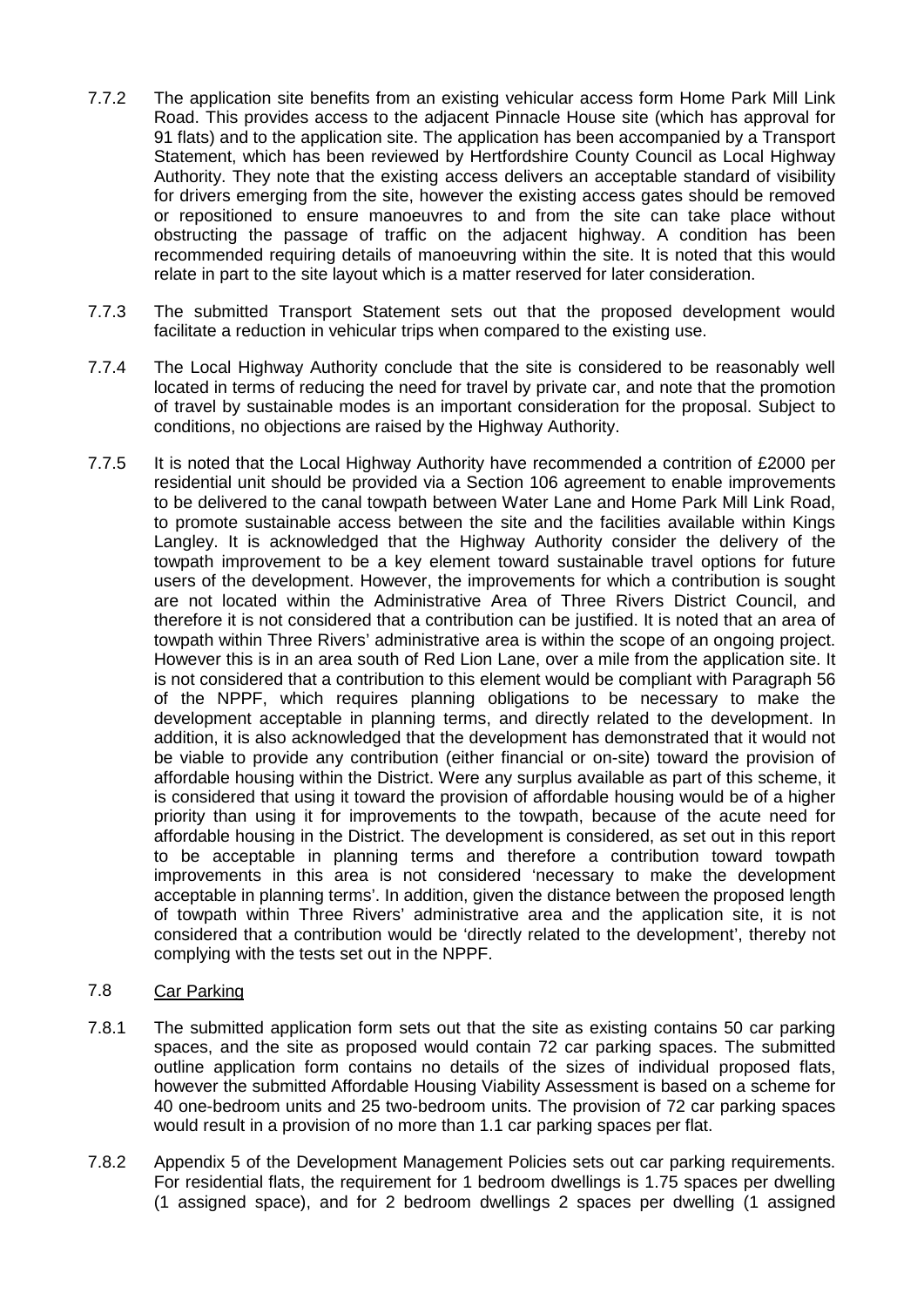space). Based on the tenure split set out in the submitted viability appraisal as detailed above, the development would require a total of 120 parking spaces (of which 65 should be allocated). Therefore the scheme has a shortfall of 48 parking spaces, or is providing 60% of the required parking spaces. If the proposal were to provide 65 one bedroom flats (ie accommodation with the lowest parking requirement), it would require a total of 113 parking spaces (of which 65 should be allocated), and would therefore have a shortfall of 41 car parking spaces. If a policy compliant 120 parking spaces was to be provided, this would equate to a ratio of 1.8 parking spaces per unit. Appendix 5 sets out that in areas of high accessibility and good service provision a reduction in the levels of parking for C3 residential may be appropriate.

- 7.8.3 To this extent, the applicant has sought to demonstrate that the application site is accessible. The Transport Statement notes that the site is within walking distance (300m) of Kings Langley Railway Station, convenience stores and health facilities. All local roads have footway provision, street lighting and crossing facilities. There are a wide range of employment opportunities in Kings Langley, and the railway provides access to Central London, as well as Watford and other employment areas. A bus stop approximately 400m west of the site provides access to Watford and Aylesbury with reasonable frequency, with local busses also available from the bus stop at Kings Langley Station. The applicant's Design and Access Statement sets out that the proposal provides for a mix of apartments with car parking in line with market research. The submitted summary of the market research makes it clear that providing car parking is of primary importance as it features in all responses. The statement makes reference to the zonal reduction for car parking, however this percentage reduction is only relevant for non-residential development. The applicant argues that the site is located in a highly sustainable location given its proximity to the railway station and bus stop noted above, and has connectivity to public rights of way, and on this basis seeks to promote car parking provision at 1.1 spaces per unit.
- 7.8.4 The neighbouring site, Pinnacle House, is currently being converted to provide 91 residential flats (12x two-bedroom and 79x one-bedroom). That site originally contained 136 car parking spaces, with that number reduced to 116 spaces as part of the development. That represents an average of 1.2 car parking spaces per unit. To meet the requirements of Appendix 5, the site required 162.25 parking spaces, and therefore provided a shortfall of 46 spaces in relation to the council's standards (eg the site is providing 71% of the parking spaces required by policy). In justifying the grant of prior approval, the officer report noted the following:

*The application site is located within 400m of Kings Langley Train Station and within walking distance of bus stops along Station Road close to the train station. Furthermore, the parking provision would provide one allocated space per unit with the provision of 28 visitor spaces. Thus, although the development would provide a shortfall in parking relative to Local Plan standards the site is considered to be in a sustainable location where the reduction proposed would, on balance, be acceptable. Due to the fact that the site is located along a busy link road providing access to the M25 and that the proposal would result in a reduced amount of parking relative to current standards a condition requiring a parking management plan to be submitted is suggested to ensure sufficient parking will be allocated to the occupants of the building. This condition would ensure that the on-site parking will be solely allocated to the residents occupying the building.*

7.8.5 In addition to this, it is noted that Home Park Mill Link Road contains double yellow line parking restrictions, prohibiting parking along its length. The Council as Parking Authority has recently consulted on a Traffic Regulation Order for a 40 metre length of Home Park Mill Link Road on the northern side of the road and west of the application site, to introduce parking bays. In a decision dated 17 December 2018 the proposal to introduce this Traffic Regulation Order was withdrawn. Therefore, there remain very few opportunities for any overspill car parking to have an adverse impact on highway safety or the free flow of traffic.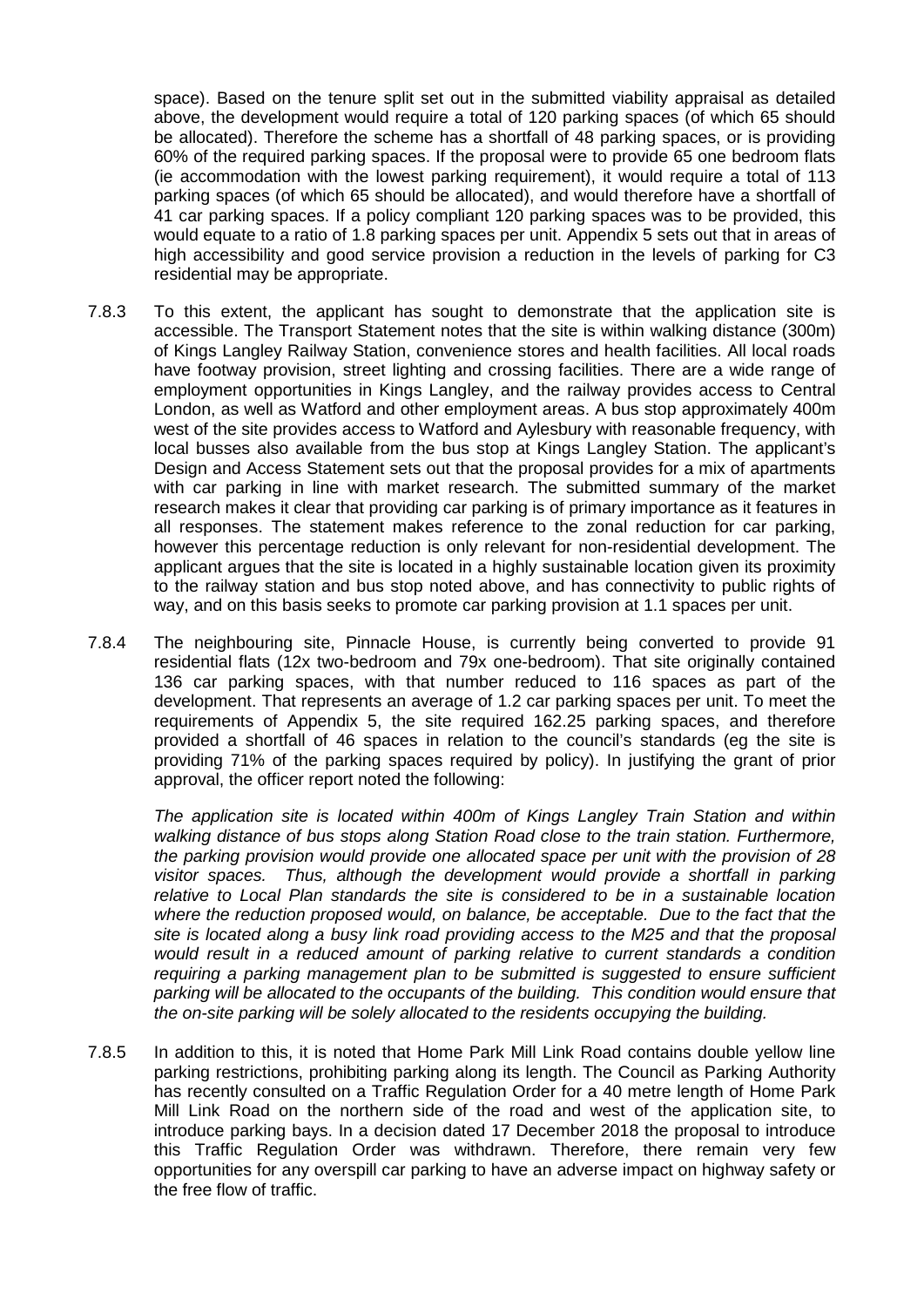7.8.6 The current application scheme and that approved at Pinnacle House are comparable, with both providing one parking space per flat, plus spaces for visitors. As previously stated, this outline application does not formally include details of the sizes of the proposed units or the total number but the potential unit size split has been considered. This outline application relates to the principle of up to 65 flats. Paragraph 7.8.2 above assesses the parking requirement based on the split of unit sizes tested as part of the affordable housing viability exercise. Whilst there is a shortfall in parking space provision, having regard to the site circumstances and location, and the limited opportunities for additional on-street car parking, it is not considered that the parking shortfall would result in any demonstrable harm or danger to highway users or to the free flow of traffic, and on this basis no objections are raised. Any future proposal submitted as part of a Reserved Matters application would be required to provide an absolute minimum of 1.1 car parking spaces per unit, but additional parking is encouraged.

## 7.9 Wildlife and Biodiversity

- 7.9.1 Section 40 of the Natural Environment and Rural Communities Act 2006 requires Local Planning Authorities to have regard to the purpose of conserving biodiversity. This is further emphasised by regulation 3(4) of the Habitat Regulations 1994 which state that Councils must have regard to the strict protection for certain species required by the EC Habitats Directive. The Habitats Directive places a legal duty on all public bodies to have regard to the habitats directive when carrying out their functions.
- 7.9.2 The protection of biodiversity and protected species is a material planning consideration in the assessment of this application in accordance with Policy CP9 of the Core Strategy and Policy DM6 of the Development Management Policies document. National Planning Policy requires Local Authorities to ensure that a protected species survey is undertaken for applications where biodiversity may be affected prior to the determination of a planning application. The application is accompanied by a biodiversity checklist and a preliminary ecological appraisal.
- 7.9.3 The key issues arising from the appraisal are that the section of Mill Stream in the south east corner of the site provides suitable habitat for otter and water vole, and further surveys are required. In respect of breeding birds, the areas of scrub, trees and buildings on site have potential to support widespread breeding birds which would be impacted by the development. Habitat with low potential to support reptiles were present at the site. Recommendations are made in respect of enhancing the biodiversity of the site.
- 7.9.4 The appraisal has been reviewed by Herts Ecology. They concur with the conclusions within the submitted appraisal, and note that a condition is necessary to ensure a mitigation plan is submitted to and approved in writing by the LPA, and implemented thereafter. With specific regard to Otters and Water Vole, a report has been submitted by the applicant and Herts Ecology have confirmed that they are satisfied with the content of the report, and that the report's recommendations should be followed.

## 7.10 Trees and Landscaping

7.10.1 The indicative layout of the building indicates no obvious need for tree removals. However, a detailed consideration of matters of layout and landscaping, and the resultant impact on trees within the site would be considered as part of a reserved matters submission.

### 7.11 Flood Risk and Drainage

7.11.1 Core Strategy Policy CP1 sets out that development should avoid areas at risk from flooding. Policy DM8 of the Development Management Policies document sets out that in accordance with National Policy, the Council will only permit development if it is demonstrated that there will be no adverse impact on areas at risk of flooding.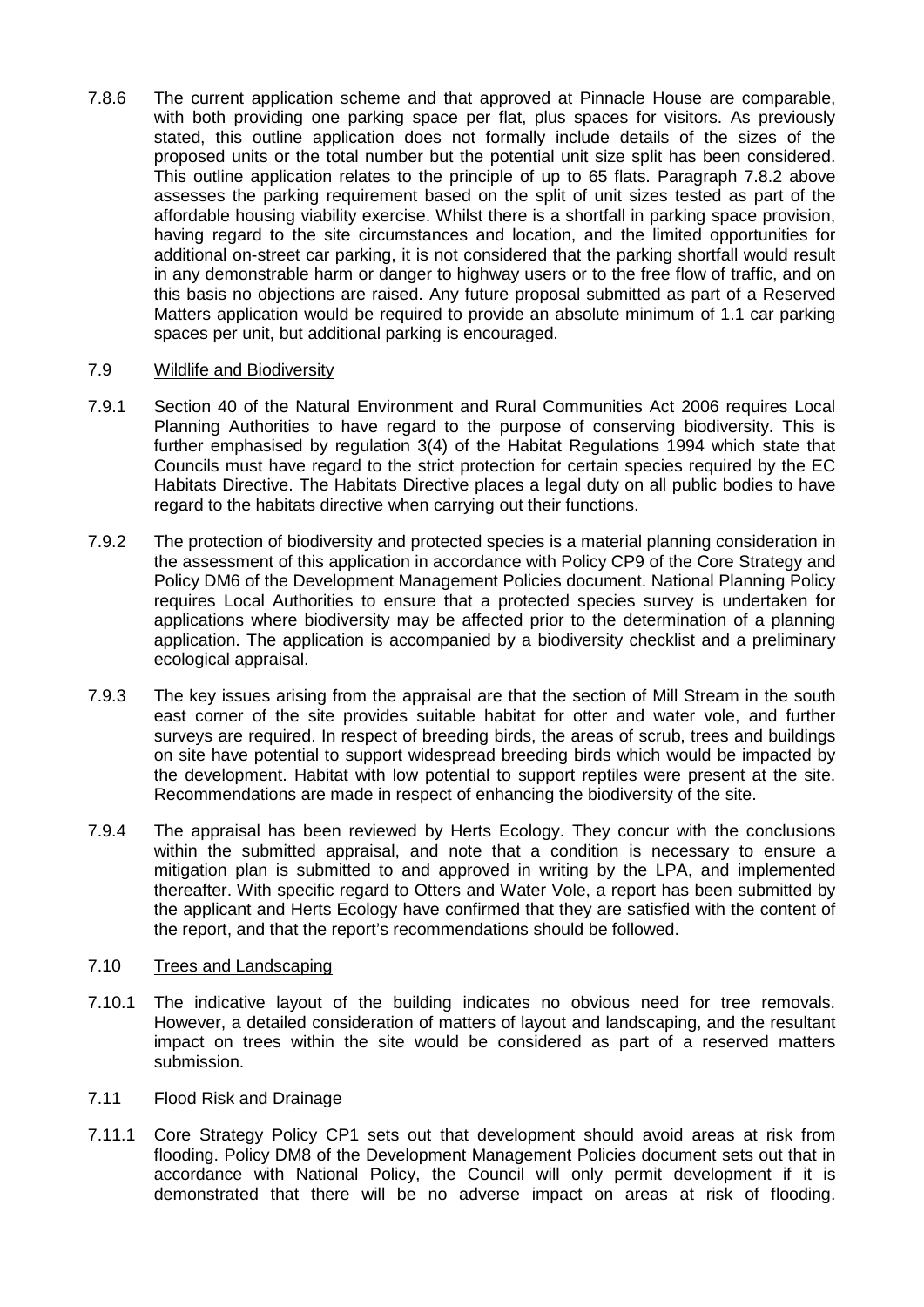Development will only be permitted where it would not be subject to unacceptable risk of flooding and would not unacceptably exacerbate the risk of flooding elsewhere. Where practicable, existing flood risks should be reduced.

7.11.2 The Environment Agency and Lead Local Flood Authority have been consulted on this application. Having received additional information, neither statutory consultee has any objections to the proposal subject to the imposition of a number of conditions relating to the proposed drainage strategy and details of the proposed landscaping following deculverting the river.

## 7.12 Contamination

- 7.12.1 Core Strategy Policy CP1 also states that development should manage and reduce risk of and from pollution in relation to quality of land, air and water and dealing with land contamination. Policy DM8 of the Development Management Policies document advises that the quality of groundwater resources should be protected from aquatic pollution and Policy DM9 sets out that permission will not be granted for development which would or could give rise to polluting emissions to land, air and/or water. In addition, permission will not be granted for development which would be subject to unacceptable noise levels or disturbance from existing noise sources.
- 7.12.2 The application has been accompanied by a Phase 1 Desk Study, to assess the geological and land contamination conditions on and beneath the surface of the site. The study identifies that the site historically has only been used for industrial purposes, and that potential contaminants that may be present within soils and ground water include gasses, organic and inorganic contaminants from alluvial soils, hydrocarbons, oil and diesel, and historic landfill material. The report notes there is potential for a high water table, and there is potential for soil contamination to be present due to the history of manufacturing works being undertaken in this location. There is also potential for ground gas to affect the proposal. The study concludes that further assessment is required, and ground investigation works should be undertaken.
- 7.12.3 Subject to conditions requiring these works to be undertaken, with details of any proposed mitigation submitted to the LPA for its approval and implemented in full, it is considered that the proposal would not have an unacceptable risk to future occupants.

# 7.13 Refuse and Recycling

- 7.13.1 Core Strategy Policy CP1 states that development should provide opportunities for recycling wherever possible. Policy DM10 of the Development Management Policies document sets out that adequate provision for the storage and recycling of waste should be incorporated into proposals and that new development will only be supported where the siting or design of waste/recycling areas would not result in any adverse impact to residential or workplace amenities, where waste/recycling areas can be easily accessed (and moved) by occupiers and waste operatives and where there would be no obstruction to pedestrian, cyclist or driver sight lines.
- 7.13.2 The layout of the site would form part of the consideration of a subsequent Reserved Matters application and this would set out the accessibility and turning space for refuse collection vehicles, as well as storage facilities for containers. However, it is considered that sufficient space would be available within the site to provide acceptable opportunities for waste and recycling facilities to serve the residential development.

### 7.14 Sustainability

7.14.1 Paragraph 93 of the NPPF states that "Planning plays a key role in helping to shape places to secure radical reductions in greenhouse gas emissions, minimising vulnerability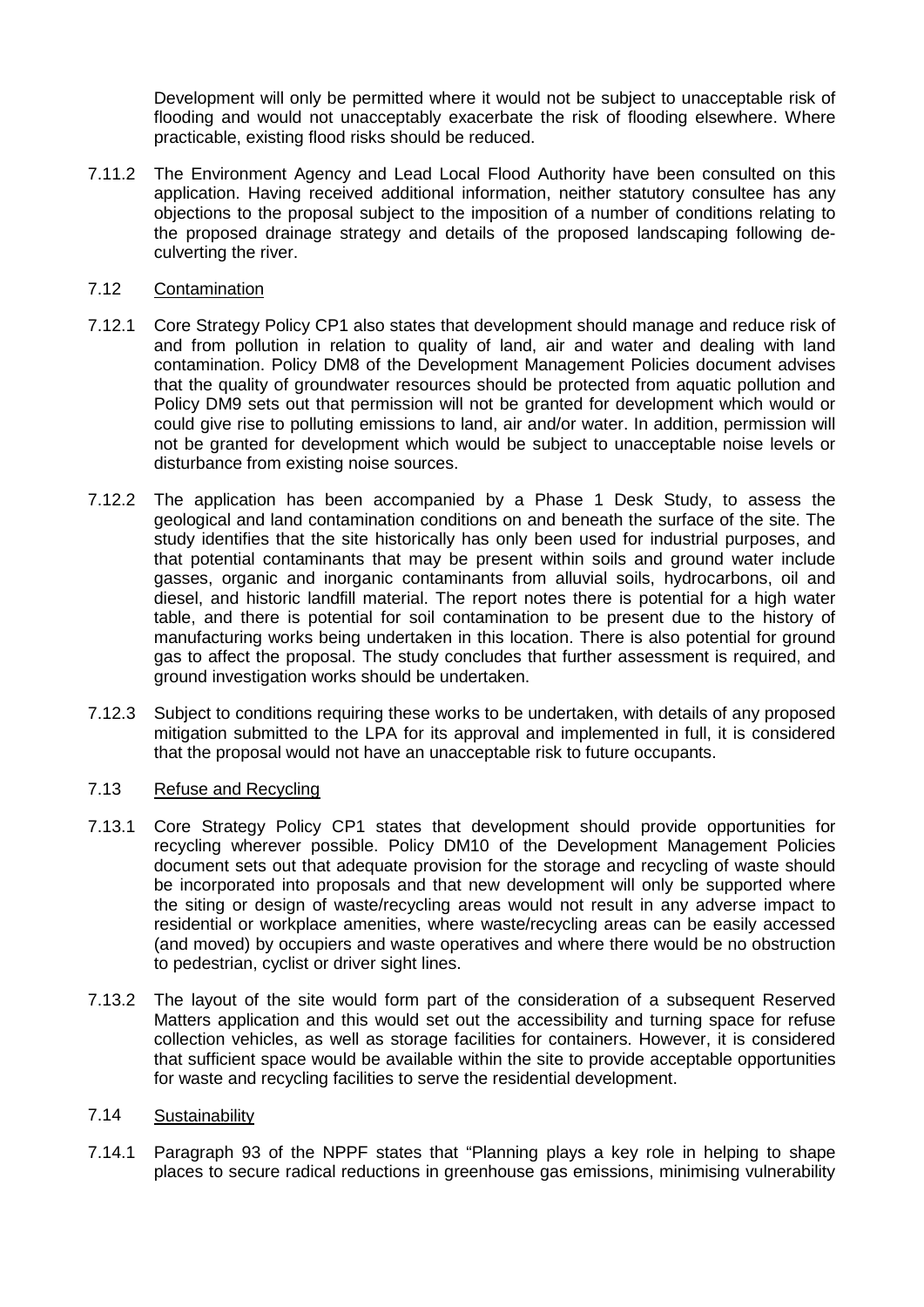and providing resilience to the impacts of climate change, and supporting the delivery of renewable and low carbon energy and associated infrastructure".

- 7.14.2 Policy CP1 of the Core Strategy requires all applications for new residential development of one unit or more to submit an Energy Statement demonstrating the extent to which sustainability principles have been incorporated into the location, design, construction and future use of proposals and the expected carbon emissions.
- 7.14.3 Policy DM4 of the Development Management Policies document requires applicants to demonstrate that development will produce 5% less carbon dioxide emissions than Building Regulations Part L (2013) requirements having regard to feasibility and viability. From 2016, Policy DM4 advises that residential development should demonstrate it will meet a zero carbon standard as defined by Government. However, the Government are not currently pursuing zero carbon targets and as such the requirement would remain a 5% carbon dioxide saving over Building Regulations Part L (2013) standards.
- 7.14.4 As this application is for outline permission with all matters reserved, an Energy Statement has not been submitted with the application. This would form part of the consideration of any subsequent Reserved Matters application.

## 7.15 Safety and Security

- 7.15.1 Policy CP12 of the Core Strategy advises that all development in Three Rivers will contribute to the sustainability of the District. This means taking into account the need to, for example promote buildings and public spaces that reduce opportunities for crime and anti-social behaviour. Policy CP12 also requires that development proposals design out opportunities for crime and anti-social behaviour through the incorporation of appropriate measures to minimise the risk of crime and create safe and attractive places.
- 7.15.2 The Hertfordshire Constabulary Crime Prevention Design Advisor has not commented on the application. However this is an outline application with matters of site layout reserved. The detailed design of the site should take into account Crime Prevention advice and this matter would be dealt with as part of a future reserved matters application submission.

### 7.16 Impact on Heritage Assets

- 7.16.1 The submitted Historic Environment assessment confirms that the site is within 100m of a Scheduled Monument (Little London moated site and surrounding earthwork enclosures, located within the administrative area of Dacorum Borough Council) and is close to a number of Grade II Listed Buildings. The site is also adjacent to an Area of Archaeological Significance.
- 7.16.2 In terms of the impact of the proposal on the listed buildings, the closest listed building (Home Park Lock House) is approximately 50 metres from the application site. Given its location and separation from the application site and the mixed character of the locality, it is not considered that the proposal would adversely affect the setting or significance of this listed building.
- 7.16.3 In respect of archaeology, the county archaeology service have commented that the position of the proposed development is such that it should be regarded as likely to have an impact on heritage assets with archaeological interest, and a condition is therefore recommended to protect this asset.

## 7.17 Infrastructure Contributions

7.17.1 As noted above, the proposed development cannot reasonably afford to provide any contribution toward affordable housing in the District. The site is within CIL Charging Area B, wherein residential developments are subject to a CIL charge of £120 per square metre (plus indexation). No other contributions are applicable.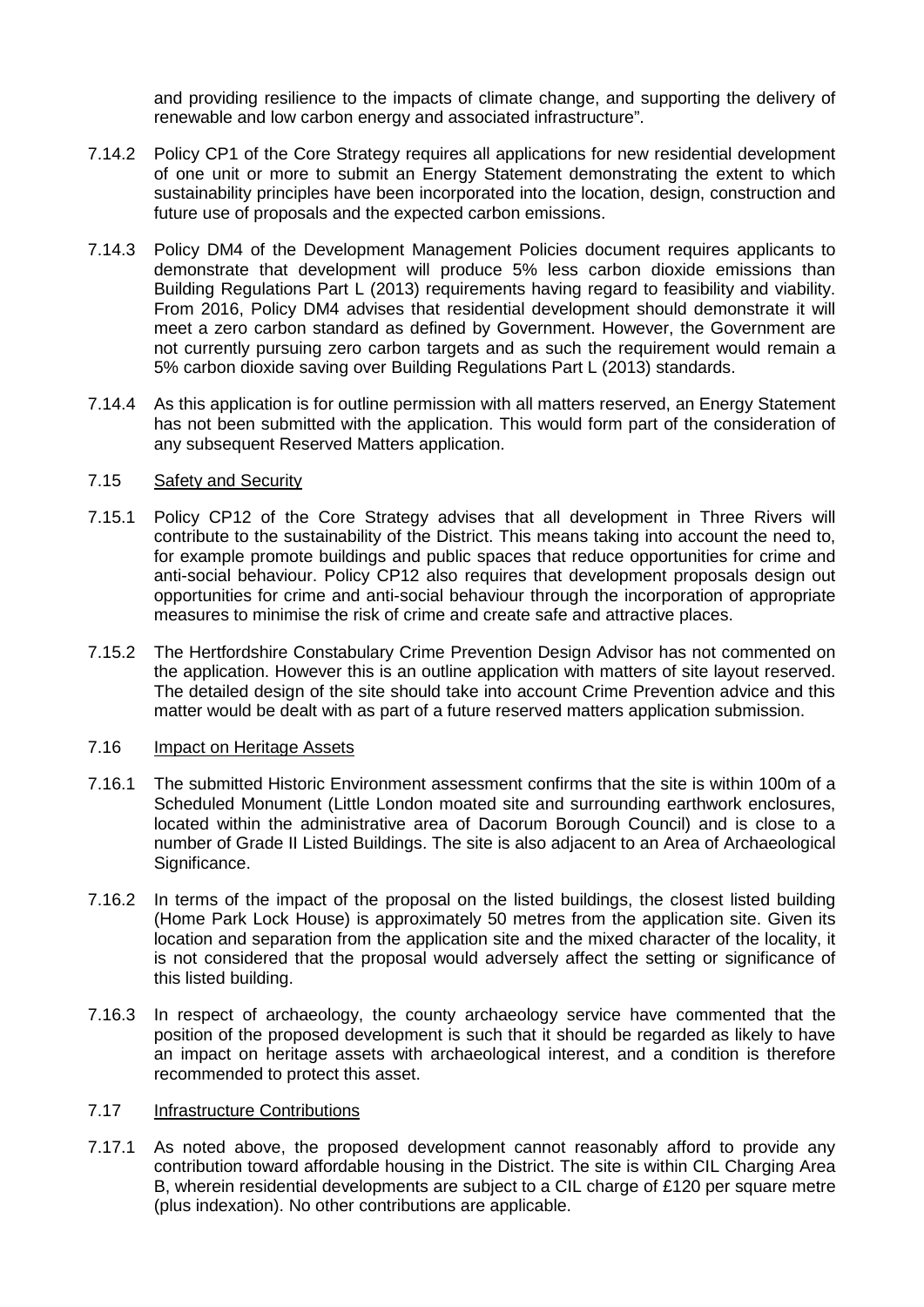## 7.18 Conclusion

7.18.1 In summary, it is considered that the principle of the proposed development would be acceptable in planning policy terms, and that the proposed point of access would be sufficient to serve a development of the size set out in the submitted documentation. Detailed matters of the appearance, landscaping, layout and scale of the proposal would be reviewed at a later date. Whilst no affordable housing contribution is proposed, it is considered that the application has demonstrated that the proposal cannot reasonably afford to provide any contribution. The applicant has agreed to the principle of a review mechanism being secured, which would enable the viability to be revisited at a later date to capture any additional value that may arise. On this basis, subject to the completion of the legal agreement and to the conditions set out below, the proposed development is considered to be acceptable and in accordance with the Development Plan.

## **8 Recommendation**

- 8.1 That OUTLINE PLANNING PERMISSION BE GRANTED subject to the completion of a Section 106 and subject the following conditions:
	- C1 An application for approval of the reserved matters shall be made to the Local Planning Authority before the expiration of three years from the date of this permission. The development hereby permitted shall commence before the expiration of two years from the date of approval of the last of the reserved matters to be approved.

Reason: In pursuance of Section 91(1) of the Town and Country Planning Act 1990 and as amended by the Planning and Compulsory Purchase Act 2004.

C2 Details of the appearance, landscaping, layout, and scale, (hereinafter called "the reserved matters") shall be submitted to and approved in writing by the Local Planning Authority before any development begins and the development shall be carried out as approved.

Reason: To prevent the accumulation of unimplemented planning permissions, to enable the Local Planning Authority to review the suitability of the development in the light of altered circumstances and to comply with the provisions of Section 92(2) of the Town and Country Planning Act 1990 as amended by the Planning and Compulsory Purchase Act 2004.

C3 The development hereby permitted shall be carried out in accordance with the following approved plans and documents: Drawing Nos. 114822-IBI-XX-XX-XX-PL-A-200-00 (Location Plan), 200-01 (Existing Site Plan), 200-08 (Proposed Access Plan).

Reason: For the avoidance of doubt and in the proper interests of planning in accordance with Policies CP1, CP6, CP10 and CP12 of the Core Strategy (adopted October 2011), Policies DM6, and DM9 of the Development Management Policies LDD (adopted July 2013) and Policy SA2 of the Site Allocations LDD (adopted November 2014).

C4 The total number of residential units provided within the scheme shall not exceed 65.

Reason: For the avoidance of doubt, in the interests of planning, and to ensure the development remains within the scope and parameters of the submitted and reviewed Affordable Housing Viability Appraisal assumptions to accord with Policies CP1 and CP4 of the Core Strategy (adopted October 2011).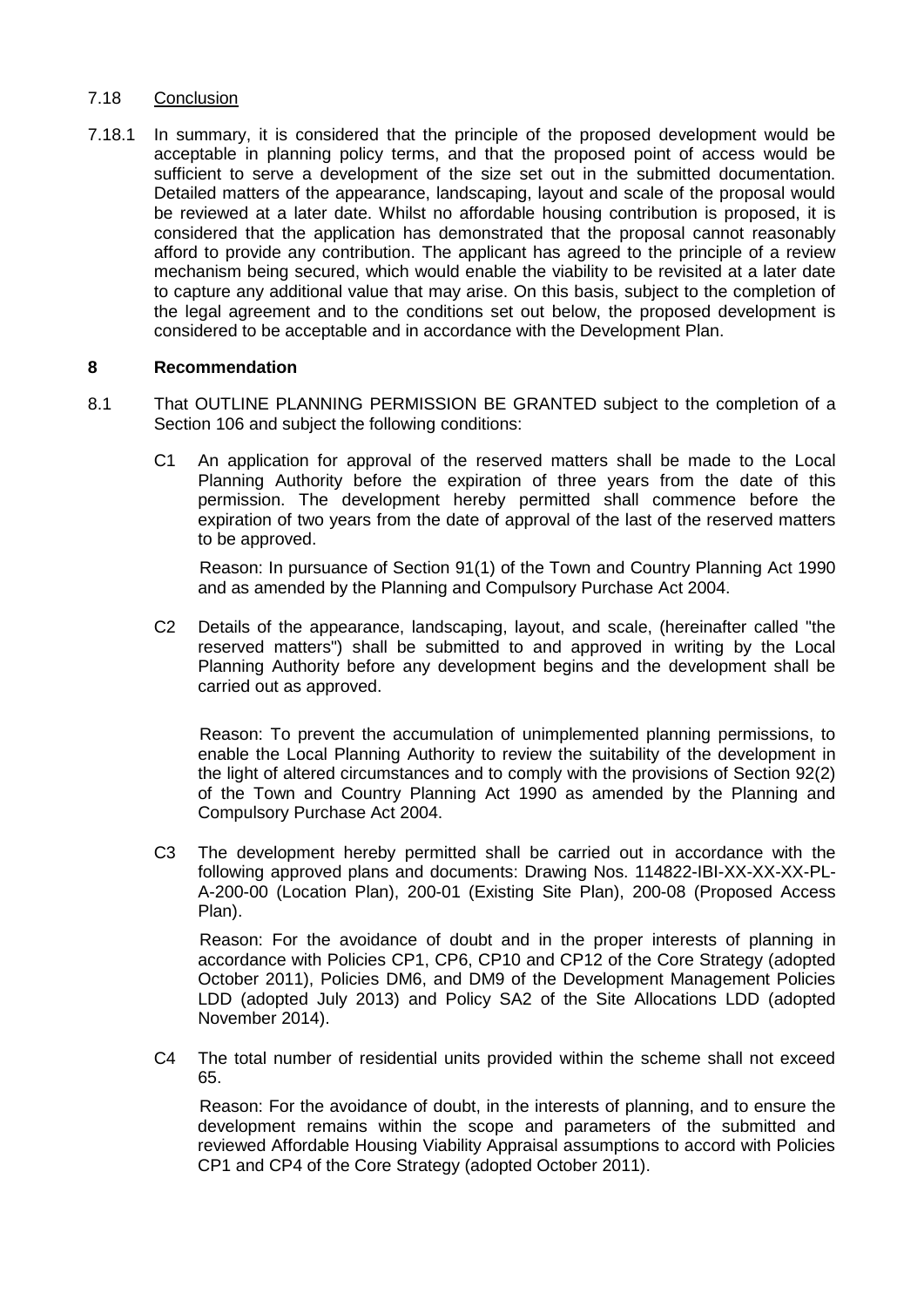- C5 No development approved by this planning permission shall commence until a remediation strategy to deal with the risks associated with contamination of the site has been submitted to, and approved in writing by, the Local Planning Authority. This strategy will include the following components:
	- 1. An updated preliminary risk assessment which has identified:
	- all previous uses;
	- all proposed activities
	- potential contaminants associated with those uses;
	- a conceptual model of the site indicating sources, pathways and receptors; and
	- potentially unacceptable risks arising from contamination at the site.

2. A site investigation scheme, based on (1) to provide information for a detailed assessment of the risk to all receptors that may be affected, including those off site.

3. The results of the site investigation and the detailed risk assessment referred to in (2) and, based on these, an options appraisal and remediation strategy giving full details of the remediation measures required and how they are to be undertaken.

4. A verification plan providing details of the data that will be collected in order to demonstrate that the works set out in the remediation strategy in (3) are complete and identifying any requirements for longer-term monitoring of pollutant linkages, maintenance and arrangements for contingency action.

Any changes to these components require the written consent of the local planning authority. The scheme shall be implemented as approved.

Reason: This is a pre commencement condition to ensure that the development is not put at unacceptable risk from, or adversely affected by, unacceptable levels water in accordance with paragraph 170 of the National Planning Policy Framework and Policy DM9 of the Development Management Policies LDD (July 2013).

C6 Prior to any part of the permitted development being occupied, a verification report demonstrating the completion of works set out in the approved remediation strategy and the effectiveness of the remediation shall be submitted to, and approved in writing, by the Local Planning Authority. The report shall include results of sampling and monitoring carried out in accordance with the approved verification plan to demonstrate that the site remediation criteria have been met.

Reason: To ensure that the site does not pose any further risk to human health or the water environment by demonstrating that the requirements of the approved verification plan have been met and that remediation of the site is complete, in accordance with paragraph 170 of the National Planning Policy Framework and Policy DM9 of the Development Management Policies LDD (July 2013).

C7 The development hereby permitted may not commence until a monitoring and maintenance plan in respect of contamination, including a timetable of monitoring and submission of reports to the Local Planning Authority, has been submitted to, and approved in writing by, the Local Planning Authority. Reports as specified in the approved plan, including details of any necessary contingency action arising from the monitoring, shall be submitted to, and approved in writing by, the Local Planning Authority.

Reason: This is a pre commencement condition to ensure that the site does not pose any further risk to human health or the water environment by demonstrating that the requirements of the approved verification plan have been met and that remediation of the site is complete, in accordance with paragraph 170 of the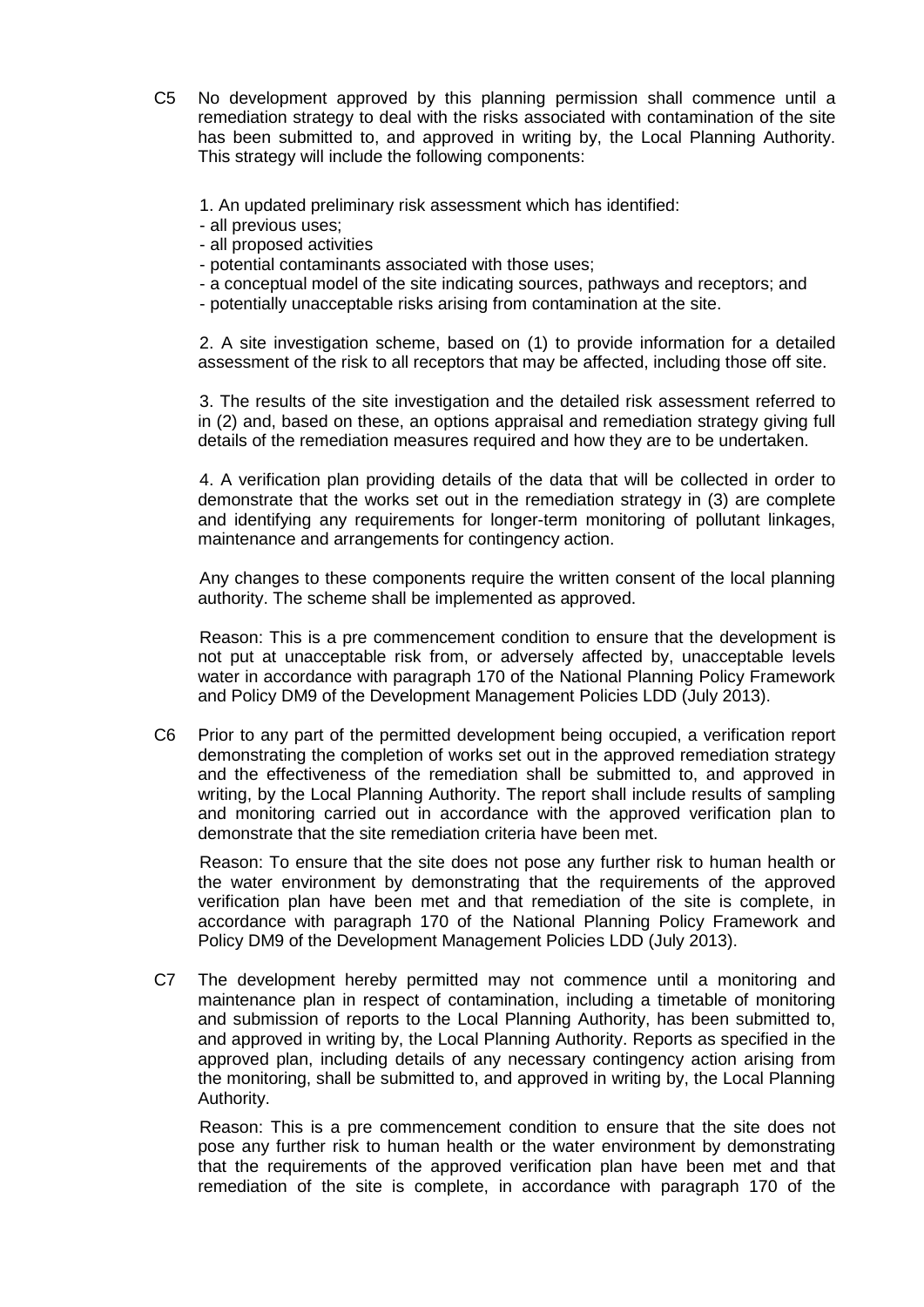National Planning Policy Framework and Policy DM9 of the Development Management Policies LDD (July 2013).

C8 If, during development, contamination not previously identified is found to be present at the site then no further development (unless otherwise agreed in writing with the Local Planning Authority) shall be carried out until a remediation strategy detailing how this contamination will be dealt with has been submitted to and approved in writing by the Local Planning Authority. The remediation strategy shall be implemented as approved.

Reason: To ensure that the development is not put at unacceptable risk from, or adversely affected by, unacceptable levels water pollution from previously unidentified contamination sources at the development site in accordance with paragraph 170 of the National Planning Policy Framework and Policy DM9 of the Development Management Policies LDD (July 2013).

C9 No infiltration of surface water drainage into the ground at this site is permitted other than with the written consent of the Local Planning Authority. The development shall be carried out in accordance with the approved details.

Reasons: To ensure that the development is not put at unacceptable risk from, or adversely affected by, unacceptable levels water pollution caused by mobilised contaminants in accordance with paragraph 170 of the National Planning Policy Framework and Policy DM9 of the Development Management Policies LDD (July 2013).

C10 Piling and other foundation designs, deep excavations, investigation boreholes and ground source heating and cooling systems using penetrative methods shall not be carried out other than with the written consent of the Local Planning Authority. The development shall be carried out in accordance with the approved details.

Reasons: To ensure that the proposed piling and foundations, installation of groundwater boreholes do not harm groundwater resources in accordance with paragraph 170 of the National Planning Policy Framework and Policy DM9 of the Development Management Policies LDD (July 2013).

C11 A scheme for managing any borehole installed for the investigation of soils, groundwater or geotechnical purposes shall be submitted to and approved in writing by the Local Planning Authority prior to the installation of the borehole. The scheme shall provide details of how redundant boreholes are to be decommissioned and how any boreholes that need to be retained, post-development, for monitoring purposes will be secured, protected and inspected. The scheme as approved shall be implemented prior to the occupation of any part of the permitted development.

Reasons: To ensure that redundant boreholes are safe and secure, and do not cause groundwater pollution or loss of water supplies in accordance with paragraph 170 of the National Planning Policy Framework and Policy DM9 of the Development Management Policies LDD (July 2013).

C12 No development shall take place until a landscape management plan, including long-term design objectives, management responsibilities and maintenance schedules for all landscaped areas (except privately owned domestic gardens), shall be submitted to and approved in writing by the Local Planning Authority. The landscape management plan shall be implemented as approved.

The scheme shall include the following elements:

- Provide detailed cross sections for the new proposed section of river. The upstream culvert and downstream bridge width on site will constrain flows, meaning the width of the new section of river should take this in to account.
- Provide information on the bank gradients, material and planting regime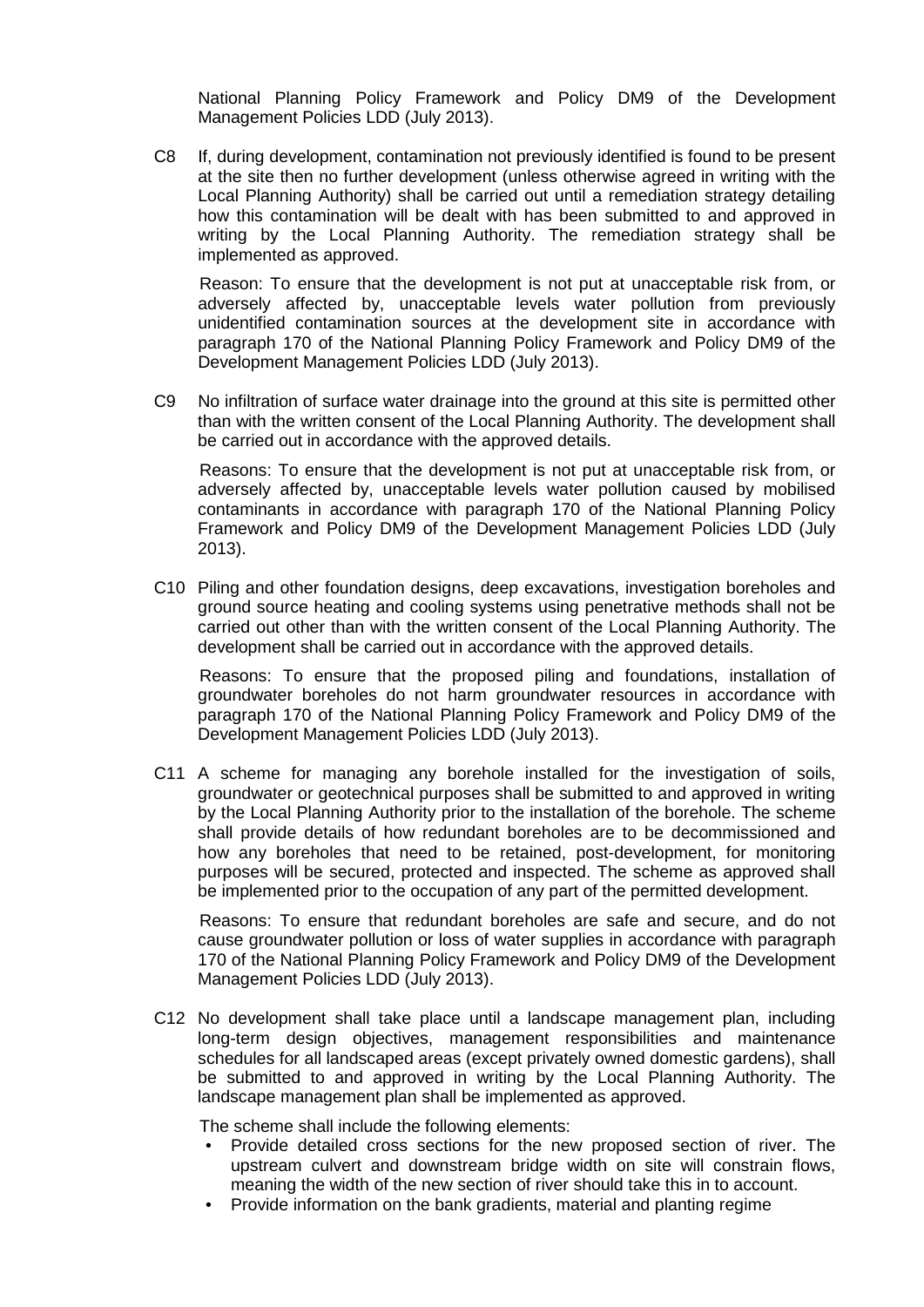- Provide information regarding the substrate of the river
- Provide a method statement for the river works
- Provide details of timescales/timetabling for the works to take place
- Detail extent and type of new planting (NB planting to be of native species)
- Details of maintenance regimes
- Provide information on whether a new bridge is proposed for this development. If a new bridge is proposed, we would require the abutments to be set back.

Reasons: This is a pre commencement condition to ensure the protection of wildlife and supporting habitat and secure opportunities for the enhancement of the nature conservation value of the site in accordance with paragraph 170 and 175 of the National Planning Policy Framework and Policies DM6 and DM9 of the Development Management Policies LDD (July 2013).

C13 The development shall not begin until full details of all proposed vehicle access, parking arrangements and mud / dust control facilities proposed during the construction period have been submitted to and approved in writing by the Local Planning Authority. These details should be submitted in the form of a Construction Management Plan. The construction works shall thereafter be implemented only in accordance with the details as approved by this condition.

Reason: This is a pre commencement condition to minimise danger, obstruction and inconvenience to users of the highway in accordance with Policies CP1 and CP10 of the Core Strategy (adopted October 2011) and Policy DM13 and Appendix 5 of the Development Management Policies LDD (adopted July 2013).

C14 The development shall not begin until details of the proposed turning manoeuvres (from both directions) for delivery and servicing vehicles (incorporating the proposed entrance gates for the site) is submitted to and approved in writing by the Local Planning Authority. The details submitted shall include a proposed construction programme confirming the delivery of the various proposed access arrangements. The development shall be implemented only in accordance with the details approved by this condition.

Reason: This is a pre commencement condition in order to minimise danger, obstruction and inconvenience to users of the highway in accordance with Policies CP1 and CP10 of the Core Strategy (adopted October 2011) and Policy DM13 and Appendix 5 of the Development Management Policies LDD (adopted July 2013).

C15 Prior to the first occupation of the development hereby permitted, a car parking management plan document shall be submitted to and approved in writing by the Local Planning Authority. The document is to include details of the allocation of vehicle parking spaces within the development; management and allocation of disabled parking spaces; and long term management responsibilities and maintenance schedules for all visitor parking spaces and vehicle manoeuvring areas. The development and management of the car parking shall thereafter be implemented and maintained only in accordance with the details approved by this condition.

Reason: In order to minimise danger, obstruction and inconvenience to users of the development and the adjacent highway in accordance with Policies CP1 and CP10 of the Core Strategy (adopted October 2011) and Policy DM13 and Appendix 5 of the Development Management Policies LDD (adopted July 2013).

C16 No demolition/development shall take place/commence until an Archaeological Written Scheme of Investigation has been submitted to and approved by the Local Planning Authority in writing.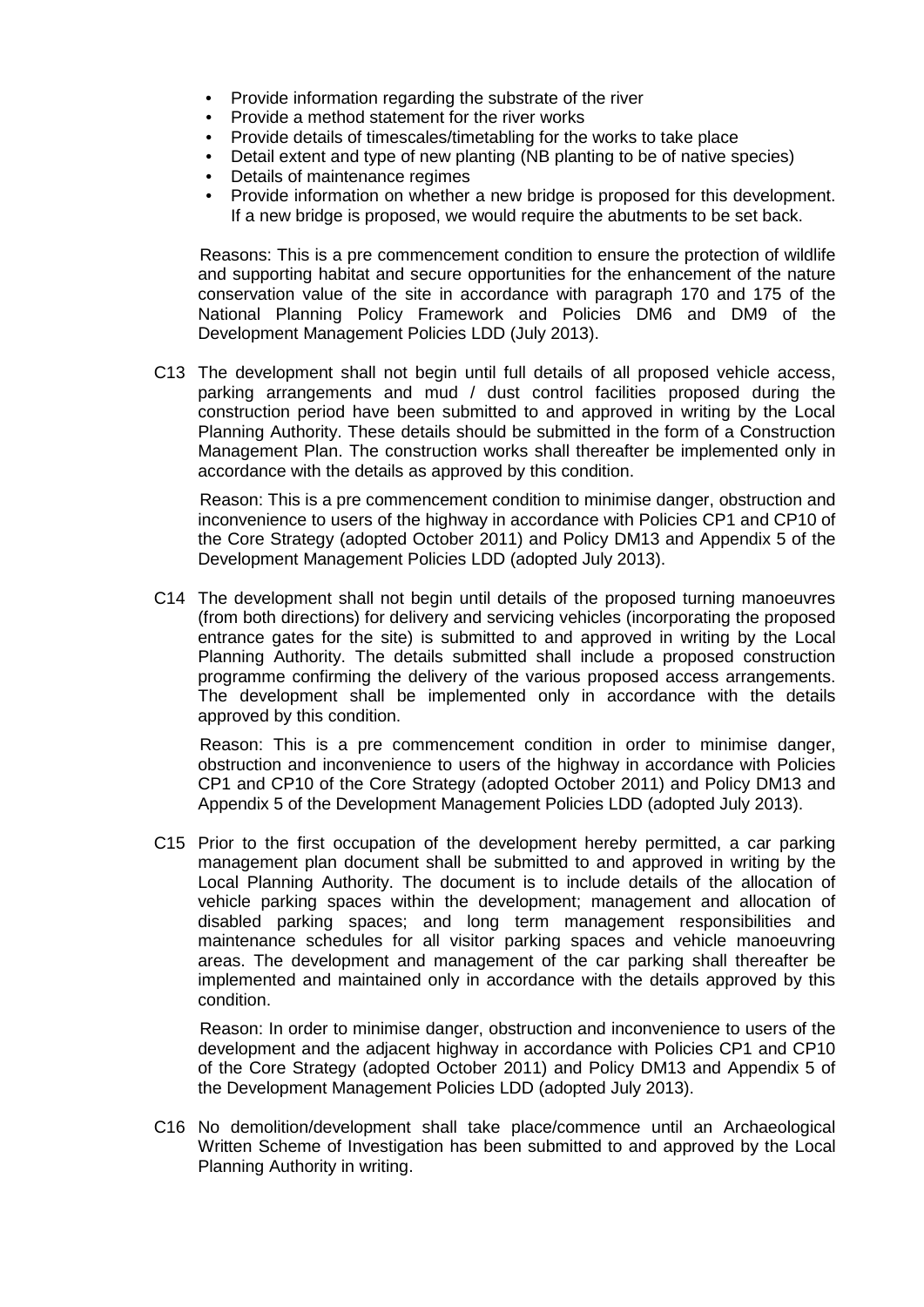A The scheme shall include an assessment of archaeological significance and research questions; and:

- 1) The programme and methodology of site investigation and recording;
- 2) The programme and methodology of site investigation and recording as suggested by the evaluation;
- 3) The programme for post investigation assessment;
- 4) Provision to be made for analysis of the site investigation and recording;
- 5) Provision to be made for publication and dissemination of the analysis and records of the site investigation:
- 6) Provision to be made for archive deposition of the analysis and records of the site investigation;
- 7) Nomination of a competent person or persons/organisation to undertake the works set out within the Archaeological Written Scheme of Investigation.

B The demolition/development shall take place/commence in accordance with the programme of archaeological works set out in the Written Scheme of Investigation approved under condition (A).

C The development shall not be occupied/used until the site investigation and post investigation assessment has been completed in accordance with the programme set out in the Written Scheme of Investigation approved under condition (A) and the provision made for analysis and publication where appropriate.

Reason: This condition is a pre commencement condition to define, in advance of any development commencing, the details of evaluation/mitigation necessary to protect any archaeological remains present within the development site. The significance of heritage assets with archaeological interest can be harmed/destroyed by development. This is in accordance with NPPF guidance, Policy CP1 of the Core Strategy (adopted October 2011) and Policy DM3 of the Development Management Policies LDD (adopted July 2013).

- C17 The development permitted by this planning permission shall be carried out in accordance with the approved Flood Risk & Drainage Strategy Part 1 and 2 dated May 2018 and the Amended proposed drainage layout [drawing no. 12501247- GHD-DR-C-5602] and Amended summary of surface water drainage systems produced by GHD, including:
	- 1. Discharge of surface water to the Mill Stream at a maximum rate of 5.0 L/S.
	- 2. The outfall to the Mill Stream to be kept at 65.76m so that it is above the modelled flood level for a 1 in 100 year fluvial event + 20% for climate change.
	- 3. A sealed cellular attenuation tank to provide sufficient storage to manage surface water upto the 1 in 100 plus 40% for climate change rainfall event.
	- 4. Out of system flooding limited to circa 1.5 $m<sup>3</sup>$  from the critical 1 in 100 year + 40% for climate change rainfall event, contained within the development and without flooding to buildings.

Reason: To prevent flooding by ensuring the satisfactory disposal and storage of surface water from the site and to reduce the risk of flooding to the proposed development and future occupants, to comply with Policy DM8 of the Development Management Policies Local Development Document (LDD).

C18 No development shall take place until a detailed surface water drainage scheme for the site based on the approved drainage strategy and sustainable drainage principles has been submitted to and approved in writing by the local planning authority. The scheme shall subsequently be implemented in accordance with the approved details before the development is completed.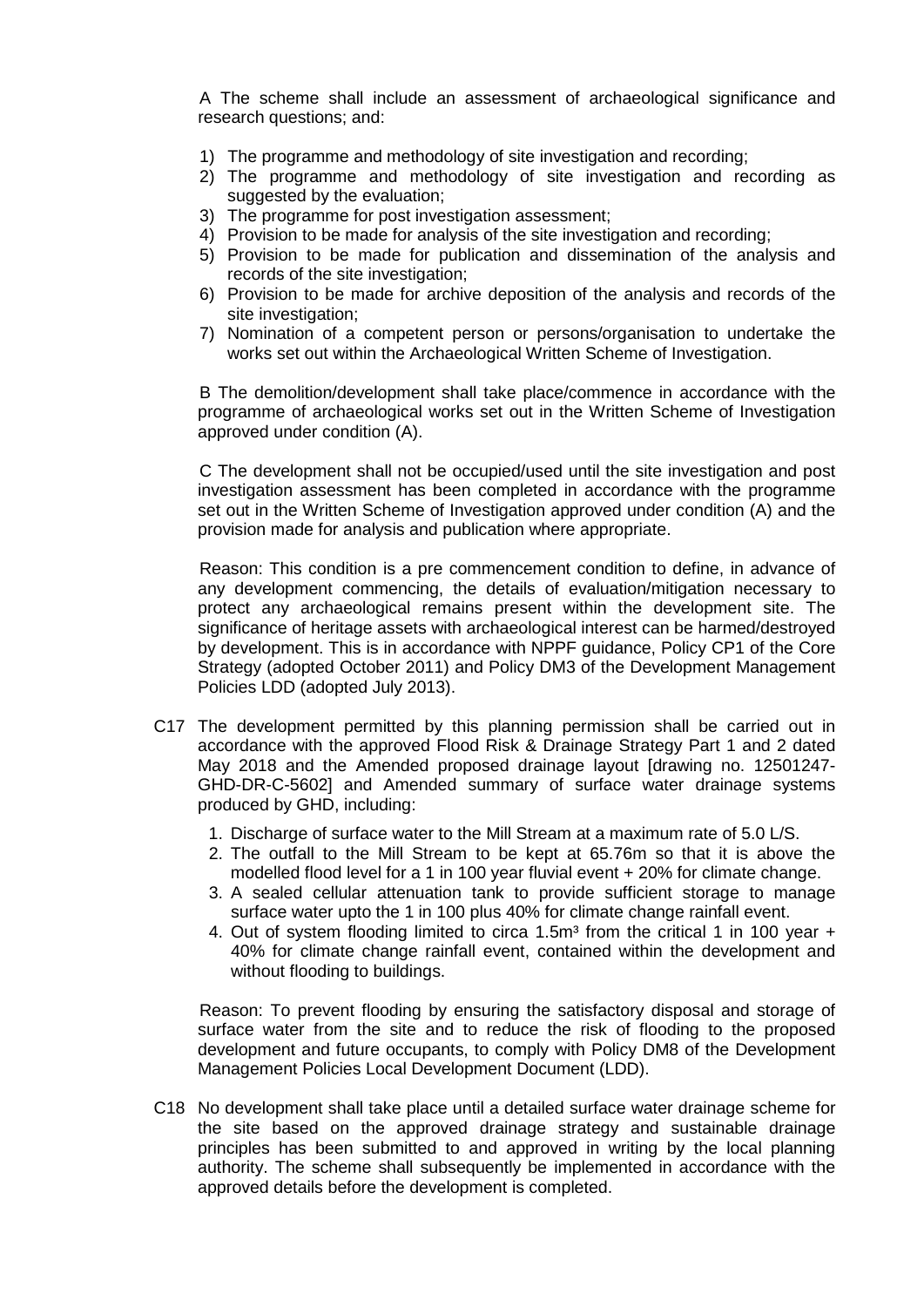- 1. Detailed engineered drawings of the proposed SuDS features including their size, volume, depth, cross section and any inlet and outlet features including any connecting pipe runs.
- 2. Final detailed management plan to include arrangements for adoption and any other arrangements to secure the operation of the scheme throughout its lifetime.
- 3. A plan to show the extent and depth of anticipated out of system flooding following the 1 in 100 year critical rainfall event plus 40% for climate change.

Reason: This is a pre commencement condition to prevent flooding by ensuring the satisfactory disposal and storage of surface water from the site and to reduce the risk of flooding to the proposed development and future occupants, to comply with Policy DM8 of the Development Management Policies Local Development Document (LDD).

- C19 No development shall take place (including demolition, ground works, site clearance etc) until a landscaping and mitigation plan that adopts the measures described in Section 4 of the Preliminary Ecological Appraisal (TEC, 2018) and the measures within the Otter and Water Vole Survey (The Ecology Consultancy 2018) has been submitted to and approved in writing by the local planning authority. This shall include, but not be limited to, the:
	- Purpose and biodiversity objectives for the proposed works:
	- Detailed design(s) and/or working methods necessary to achieve these objectives (including, the provenance of native trees etc);
	- Extent and location of proposed works shown on appropriate scale plans;
	- Timetable for implementation;
	- Persons responsible for implementing the works;
	- Details of initial aftercare and long-term maintenance;

These works shall be carried out strictly in accordance with the approved details and all features shall be retained in that manner thereafter.

Reason: This is a pre commencement condition in the interests of safeguarding protected species and to provide biodiversity gain, to meet the requirements of Policies CP1 and CP9 of the Core Strategy (adopted October 2011) and Policy DM6 of the Development Management Policies LDD (adopted July 2013).

C20 Prior to the commencement of development, including any demolition, a Site Waste Management Plan (SWMP) shall be submitted to and approved in writing by the Local Planning Authority. The SWMP should aim to reduce the amount of waste being produced on site and should contain information including types of waste removed from the site and where that waste is being taken to. The development shall be carried out in accordance with the approved SWMP.

Reason: This is a pre commencement condition to promote sustainable development and meet the requirements of Policy CP1 of the Core Strategy (adopted October 2011), Policy DM10 of the Development Management Policies LDD (adopted July 2013) and Policy 12 of the adopted Hertfordshire County Council Waste Core Strategy and Development Management Policies Development Plan Document (2012).

### 8.2 **Informatives**:

I1 With regard to implementing this permission, the applicant is advised as follows:

All relevant planning conditions must be discharged prior to the commencement of work. Requests to discharge conditions must be made by formal application. Fees are £116 per request (or £34 where the related permission is for extending or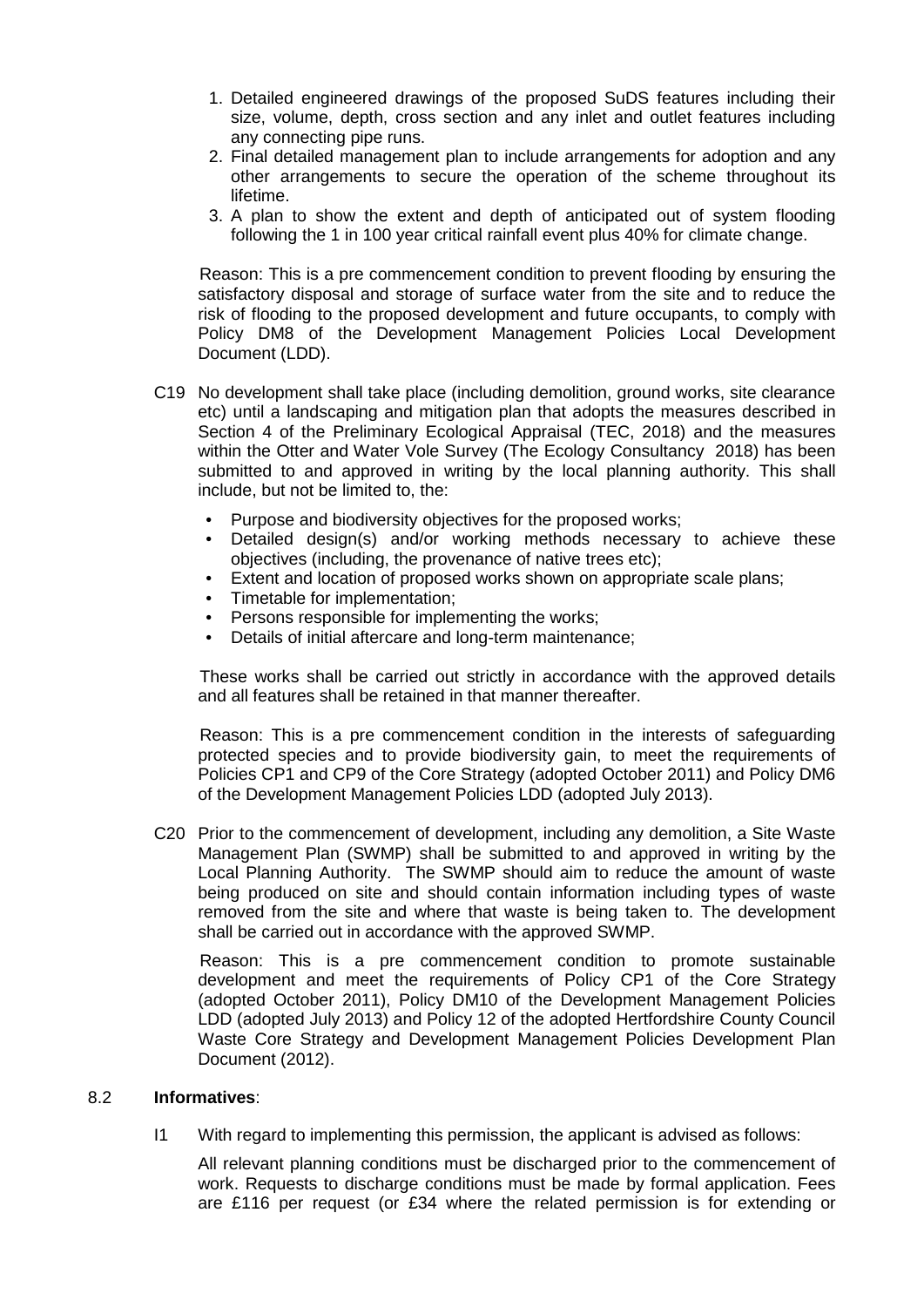altering a dwellinghouse or other development in the curtilage of a dwellinghouse). Please note that requests made without the appropriate fee will be returned unanswered.

There may be a requirement for the approved development to comply with the Building Regulations. Please contact Hertfordshire Building Control (HBC) on 0208 207 7456 or at buildingcontrol@hertfordshirebc.co.uk who will be happy to advise you on building control matters and will protect your interests throughout your build project by leading the compliance process. Further information is available at www.hertfordshirebc.co.uk.

Community Infrastructure Levy (CIL) - If your development is liable for CIL payments, it is a requirement under Regulation 67 (1) of The Community Infrastructure Levy Regulations 2010 (As Amended) that a Commencement Notice (Form 6) is submitted to Three Rivers District Council as the Collecting Authority no later than the day before the day on which the chargeable development is to be commenced. DO NOT start your development until the Council has acknowledged receipt of the Commencement Notice. Failure to do so will mean you will lose the right to payment by instalments (where applicable), lose any exemptions already granted, and a surcharge will be imposed.

Care should be taken during the building works hereby approved to ensure no damage occurs to the verge or footpaths during construction. Vehicles delivering materials to this development shall not override or cause damage to the public footway. Any damage will require to be made good to the satisfaction of the Council and at the applicant's expense.

Where possible, energy saving and water harvesting measures should be incorporated. Any external changes to the building which may be subsequently required should be discussed with the Council's Development Management Section prior to the commencement of work.

- I2 The applicant is reminded that the Control of Pollution Act 1974 stipulates that construction activity (where work is audible at the site boundary) should be restricted to 0800 to 1800 Monday to Friday, 0900 to 1300 on Saturdays and not at all on Sundays and Bank Holidays.
- I3 The Local Planning Authority has been positive and proactive in its consideration of this planning application, in line with the requirements of the National Planning Policy Framework and in accordance with the Town and Country Planning (Development Management Procedure) (England) Order 2015. The development maintains/improves the economic, social and environmental conditions of the District.
- I4 The applicant is advised that it is an offence under section 137 of the Highways Act 1980 for any person, without lawful authority or excuse, in any way to wilfully obstruct the free passage along a highway or public right of way. If this development is likely to result in the public highway or public right of way network becoming routinely blocked (fully or partly) the applicant must contact the Highway Authority to obtain their permission and requirements before construction works commence. Further information is available via the website https://www.hertfordshire.gov.uk/services/highways-roads-and-pavements/businessand-developer-information/business-licences/business-licences.aspx or by telephoning 0300 1234047.
- I5 Under the terms of the Environmental Permitting Regulations a Flood Risk Activity Permit is required from the Environment Agency for any proposed works or structures, in, under, over or within 8 metres of the top of the bank of the Mill Stream/River Gade, designated a 'main river'. Details of lower risk activities that